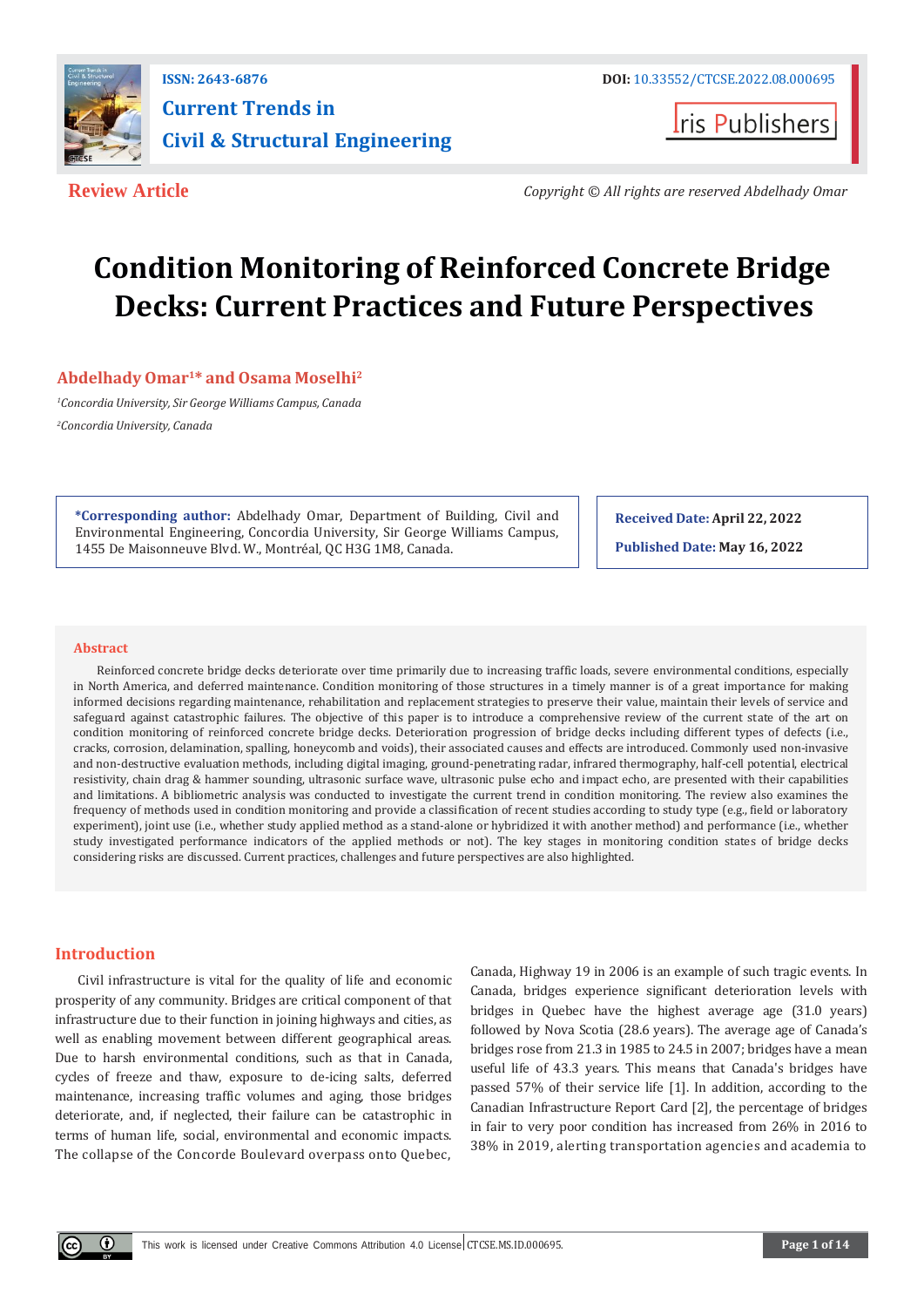develop smart technology-based methods and practices to ensure safety and preserve the value of these valuable assets.

Specifically, Reinforced Concrete (RC) bridge decks (hereinafter referred to as bridge decks) deteriorate much faster than other bridge elements since they are directly exposed to forces caused by traffic, ambient environmental conditions as well as measures like salting during Winter months. Also, bridge decks are one of the most important components in a bridge system as they provide driving surface and safety for bridge users. In addition, they have major consequences on the bridge's life cycle cost, since maintenance actions of bridge decks account for 50% to 85% of total bridge costs [3]. As a result, improving bridge deck Maintenance, Rehabilitation, and Replacement (MR&R) work can dramatically lower overall bridge expenditures. Condition monitoring of bridge decks becomes increasingly crucial to help highway agencies optimize planning for maintenance strategies and ensure adequate safety and serviceability. However, due to the large number of bridges, it is not feasible for transportation agencies to inspect and assess the condition of all bridges under their responsibility. In addition, the vast majority of current periodic inspections typically involve visual assessments of bridge condition conducted at uniform inspection intervals. These visual inspections are highly subjective, tedious, less reliable and can only detect surface defects. Nevertheless, Non-destructive Evaluation (NDE) methods (e.g., digital imaging, ground-penetrating radar and infrared thermography) provide enhancements to overcome the limitations of visual inspections. On the other hand, these uniform inspections are being applied to all bridges regardless of the significant variation in their age, design, condition and deterioration modes. For example, newly constructed bridges with improved design standards may be much less likely to develop serious damage than older bridges that has less effective durability and a lengthy exposure to harsh service environment [4].

#### **Deterioration Progression**

Bridge decks deteriorate due to a combination of factors mainly include increasing traffic loads, ambient environmental conditions, poor-construction and maintenance practices, and aging. This deterioration can lead to many types of defects, e.g., cracks, corrosion, delamination and spalling. The leading cause of deterioration, in reinforced concrete generally, is the corrosion of embedded reinforcing steel (i.e., rebars) [5]. When rebars rust, their volume increases leading to additional stresses on concrete. Such stresses lead to cracks and delamination which, in turn, propagates until it eventually causes spalling of concrete. In addition, corrosion causes the cross-sectional area of rebars to decrease and further loss of bond between rebars and concrete, which can jeopardize the overall structural integrity of the bridge. Corrosion is an electrochemical process in which charges (i.e., electrons) flow from anode (i.e., ferrous ions [Fe++] due to the oxidation of iron) to cathode (i.e., hydroxyl ions [OH-] due to reaction between oxygen and water) to form rust. In the presence of iron with different areas of energy levels, water and oxygen, reinforcing steel is most likely to corrode at a high rate. However, the passive layer (i.e., a thin oxide layer formed on rebars), provided by the high-alkaline environment of concrete (i.e., pH of 13

to 13.5 in case of sound concrete), reduces the corrosion rate significantly [6]. As such, the passive corrosion rate of steel in concrete is typically 0.1 μm/year; without that passive film, reinforcing steel will corrode at rates at least 1,000 times higher [6]. A decrease in concrete alkalinity or presence of considerable concentrations of chloride ions, on the other hand, might disrupt that passive layer. Most concrete combinations include a modest quantity of chlorides; however, the most harmful source of chlorides in concrete are the de-icing salts used in Winter season as a maintenance measure [7]. Acid attack and carbonation can also cause a drop in the pH of the concrete pore solution. As such, when carbon dioxide neutralizes the alkaline pore solution, the passive layer is effectively destroyed once the carbonation depth approaches that of the embedded reinforcement. However, carbonation-induced corrosion is not as common as corrosion induced by chloride ions [6]. Successive freeze-thaw cycles can also increase the risk of corrosion in concrete. For more information, the reader may refer to ACI Committee 222 [6]. It is worth pointing out that delamination and cracking can also be stress-induced from applied loads rather than being corrosioninduced. Other defects such as: subsidence cracks, surface air voids or subsurface voids and honeycomb may be present in bridge decks due to improper design and construction practices, e.g., highly congested reinforcement, low concrete workability and/or segregation during concrete placing. For more information, the reader may refer to ACI Committee 309 [8]. All these defects cause bridge decks to degrade continuously leading to unacceptable Levels of Service (LoS) and increase the risk of failure (likelihood and/or consequences). Causes, effects and interrelationships of common defects in bridge decks are depicted in Figure 1.

#### **NDE Methods**

Inspections are essential to assess the condition of highway bridge decks and maintain their safety and serviceability. In addition, monitoring the condition of bridge decks over time has become crucial as it assists in determining the optimal intervention plan and preserve resources. Visual Inspection (VI) is simple but not sufficient as it is subjective, tedious, error-prone and limited to only surface defects. NDE methods, on the other hand, are non-invasive advanced inspections that do not affect the integrity of the member under evaluation. They have different capabilities in detecting surface defects (e.g., cracking, spalling, scaling and pop-outs) and subsurface defects (e.g., corrosion, delamination, voids and honeycomb). NDE methods can be categorized into five main groups as shown in Figure 2: digital imaging, electro-magnetic (e.g., ground-penetrating radar), thermal (e.g., infrared thermography), electro-chemical (e.g., halfcell potential and electrical resistivity), and acoustic (e.g., chain dragging & hammer sounding, ultrasonic surface wave, ultrasonic pulse echo and impact echo). For more information about defects and NDE methods for highway bridge decks, the reader may refer to Abdelkhalek and Zayed [9], Yehia, et al. [10], Omar and Nehdi [11], Abdelkhalek and Zayed [12], Gucunski, et al. [13]. A brief description of these methods is presented through the following subsections. A summary of their strengths and weaknesses is also provided afterwards in Table 1.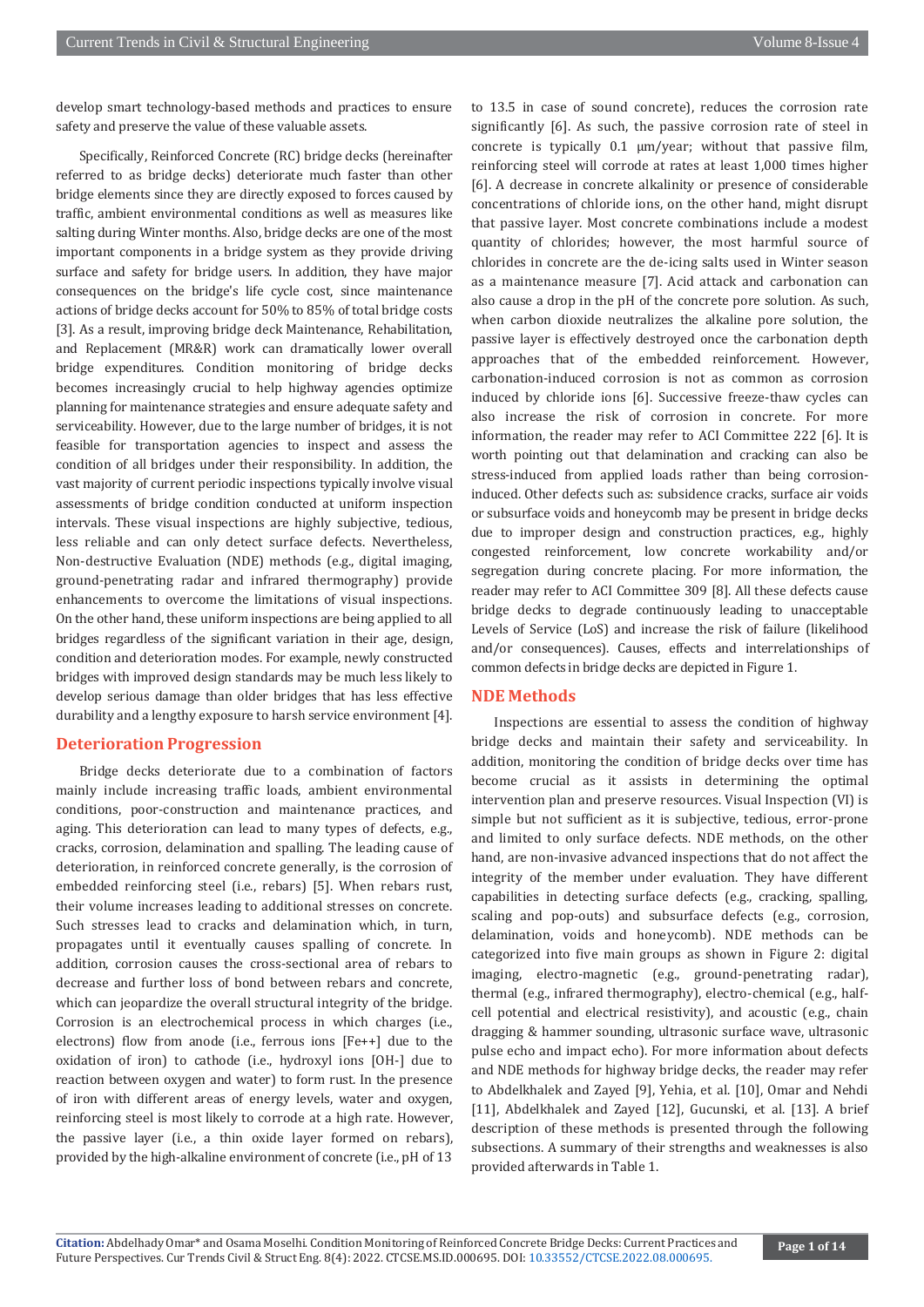



#### **Digital Imaging (DI)**

A significant number of inspection images are generated during inspection, due to the wide development and application of visual inspections for civil infrastructures, such as CCTV robots and Unmanned Aerial Vehicles (UAVs). Manual interpretation to get inspection results of these images is required; however, this process is inefficient and ineffective. During last decade, many computer vision techniques have been developed to overcome the limitations of such manual interpretation. Generally, computer vision methods include: image acquisition, image pre-processing,

image segmentation, feature extraction, object recognition and structural analysis [14].

For civil infrastructure inspection, various vision-based tasks have been investigated, including automated detection and dimension measurement of concrete cracks, spalling as well as other surface defects [15-20], recognition of damage pattern changes and 3D visualization of cracks [21], and precise crack extraction with lower model computation cost [22]. Segmentation and classification of sewer pipe images to get joints, laterals, and faults for condition evaluation, have also been applied [23-26].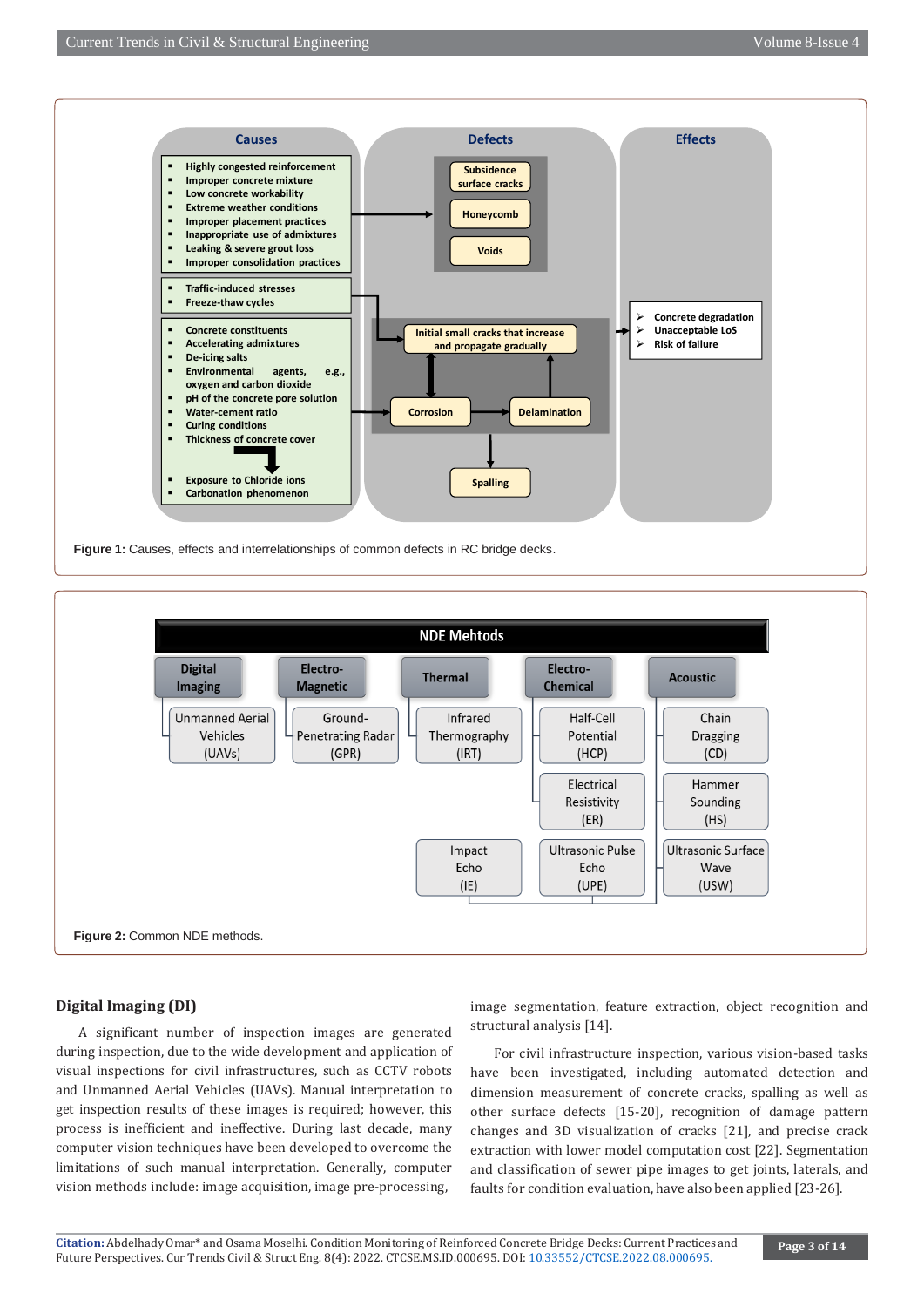#### **Ground Penetrating Radar (GPR)**

GPR is capable of detecting shallow and deep delamination, voids, honeycomb and rebar configuration. It is a rapid technology that employs electromagnetic waves to identify items buried inside structures and create contour maps of subsurface features such as steel reinforcements in reinforced concrete bridge decks. Varying frequency antennas of different types are used to allow different levels of detail and penetration depth. A GPR antenna sends highfrequency electromagnetic waves through the deck or structure. Any reflector, such as rebar (or any other abnormality), reflects a part of the energy back to the surface, where it is collected by the antenna. The remaining GPR energy percolates under this interface, and more energy is reflected back to the receiver from other interfaces until it is diminished [27-29].

#### **Infrared Thermography (IRT)**

IRT is an effective method in detecting flaws in concrete such as: overlay debonding and shallow delamination. Infrared (IR) cameras detect temperature variations by measuring the thermal radiation emitted by a body depending on the thermal characteristics of various materials. IRT monitors electromagnetic wave surface radiations linked to temperature fluctuations in the IR wavelength to identify subsurface faults. Variable material characteristics, such as density, thermal conductivity and specific heat capacity, can be used to identify anomalies such as voids and material changes. The resulting heating and cooling behaviour are compared with the surrounding material [30-33].

#### **Half-Cell Potential (HCP)**

HCP is a widely used method to evaluate active corrosion in reinforced concrete structures. HCP measurements can be conducted at temperatures higher than 2℃ and should be used on free concrete surface without, for example, an asphalt overlay to avoid erroneous or even impossible measurements. The basic principle is that when a metal is submerged in an electrolyte, the positive ions will resolve, resulting in an excess of negative charges due to oxidation. The positive metal ions will accumulate at the metal-liquid interface. Anions, from the electrolytic solution, are attracted to the positively charged side forming the so-called halfcell. Therefore, if two different metals are submerged into an electrolyte and connected electrically by a wire, galvanic element can be created. The more negative values are indication of corrosion activity [34, 35].

#### **Electrical Resistivity (ER)**

ER method is used for moisture and flaw detection, specifically cracks. The amount of water in concrete is an indicator of its corrosion state because the electrical conduction in concrete occurs mainly due to electrolytic current flow through the open pore system. In addition, due to increased porosity, damaged and cracked regions are preferred routes for fluid and ion movement. The higher the electrical resistivity of the concrete is, the lower the corrosion current passing between anodic and cathodic areas of the reinforcement steel will be [13, 36].

#### **Chain Dragging (CD) & Hammer Sounding (HS)**

CD and HS are the most frequent inspection procedures utilized by transportation agencies and other bridge owners for detecting delamination in concrete bridge decks. By dragging a chain along the deck or hitting it by a hammer, the sound changes from clear ringing sound (sound deck) to a somewhat muted or hollow sound (delaminated deck) which allow for the mapping of the deck condition [37, 38].

#### **Ultrasonic Surface Waves (USW)**

USW is utilized to detect overlay debonding and delamination. USW method is a part of spectral analysis of surface waves method used to evaluate material properties (e.g., elastic modulus). These surface waves are elastic waves that travel along the free surface of a medium and propagates with a velocity dependent on the elastic properties of the medium. The waves propagating in a heterogeneous medium are dispersive; waves of different wavelengths or frequencies travel with different velocities. As a result, monitoring the phase velocity versus frequency relationship can provide information about the subsurface of the bridge deck and existence of anomalies. The presence of delamination is indicated by a change in wave velocity [39, 40].

#### **Ultrasonic Pulse Echo (UPE)**

This method uses ultrasonic waves to detect objects, interfaces and anomalies. These waves are generated by exciting a piezoelectric material with a high amplitude pulse that has high voltage and current. The physical principle of this method relies upon measuring the transit time of ultrasonic waves travelling through a material and being reflected to the surface of the tested medium. Since velocity of ultrasonic waves is different in different mediums, the transit time or velocity can be used to detect internal flaws; as a small portion of the radiated energy is reflected back to the surface as the wave interacts with a flaw. Concrete areas with deterioration or cracking have lower velocity [13].

#### **Impact Echo (IE)**

IE is used for detecting defects in concrete, primarily delamination. Its physical principle relies upon striking the surface of the tested object by low frequency stress wave and measuring the response at a nearby location. By analyzing the frequency spectrum of the deck's response to an impact, the position of the reflectors (i.e., flaws in concrete such as voids and delamination) can be identified. In case of sound deck, the dominant reflector will be at the bottom of the deck where there is a contrast in acoustic impedances between concrete and air. However, delaminated areas are recognized as shallow reflectors. In addition, other reflectors may include voids, tendons, supporting structural elements, and so forth [41, 42].

However, each method has its capabilities, drawbacks, limitations, associated uncertainty in measurement and costs. In addition, some methods can be integrated together (i.e., data fusion) to get better evaluations and interpretations. So, these methods should be strategically deployed.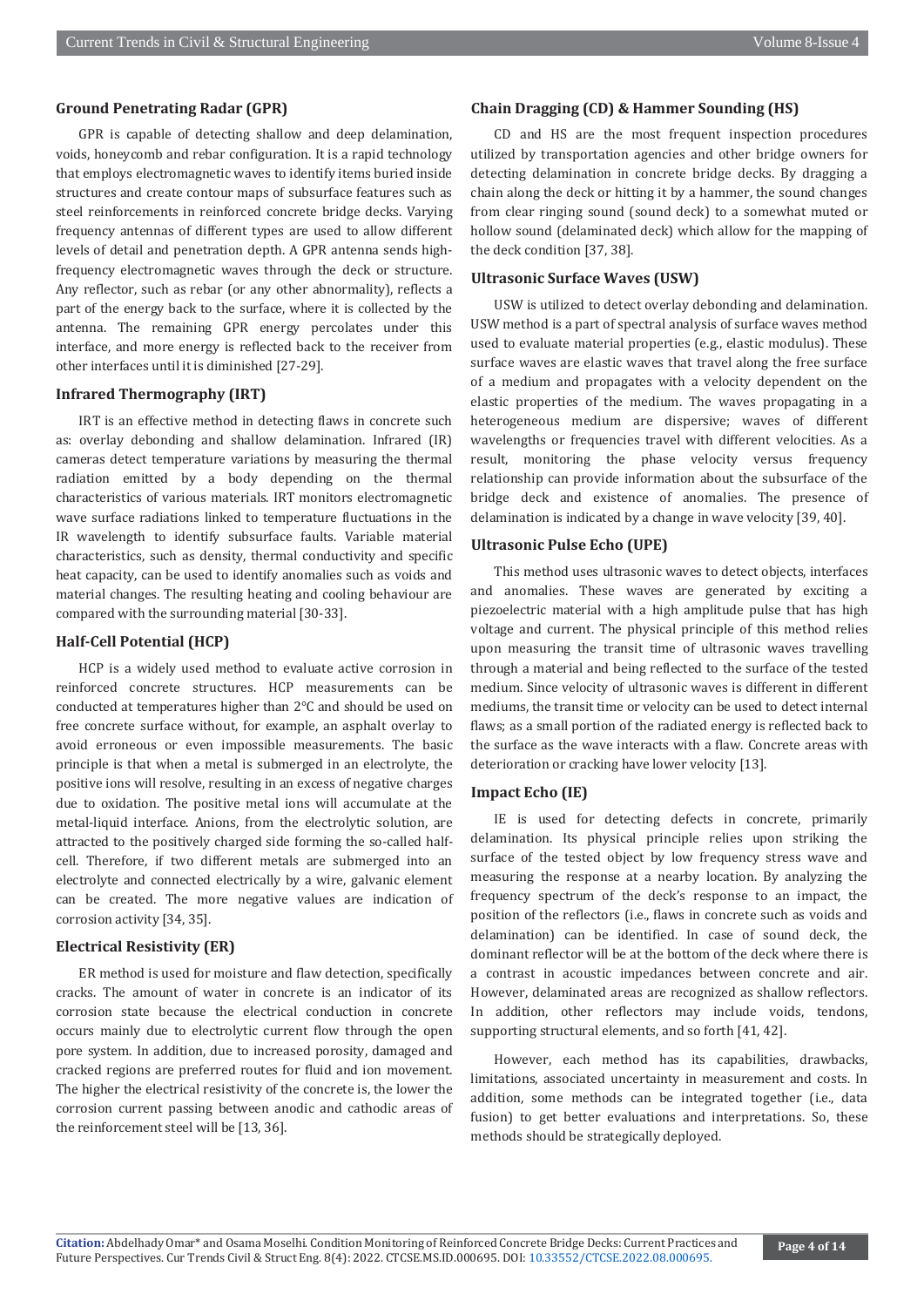| Table 1: Applications, capabilities and limitations of visual inspection and NDE methods. |  |  |  |  |
|-------------------------------------------------------------------------------------------|--|--|--|--|
|-------------------------------------------------------------------------------------------|--|--|--|--|

| <b>Method</b> | <b>Applications &amp; Capabilities</b>                                                                                                                                                                                                                                                                                                                                                                                                                                                                                                                                                                                                                                               | Limitations                                                                                                                                                                                                                                                                                                                                                                                                                                                                                                                                                                    | <b>References</b>           |
|---------------|--------------------------------------------------------------------------------------------------------------------------------------------------------------------------------------------------------------------------------------------------------------------------------------------------------------------------------------------------------------------------------------------------------------------------------------------------------------------------------------------------------------------------------------------------------------------------------------------------------------------------------------------------------------------------------------|--------------------------------------------------------------------------------------------------------------------------------------------------------------------------------------------------------------------------------------------------------------------------------------------------------------------------------------------------------------------------------------------------------------------------------------------------------------------------------------------------------------------------------------------------------------------------------|-----------------------------|
| VI            | Identifying surface defects (e.g.,<br>spalling<br>$\overline{\phantom{a}}$<br>and<br>cracking)<br>Quick & inexpensive                                                                                                                                                                                                                                                                                                                                                                                                                                                                                                                                                                | Subjective & tedious & biased<br>$\overline{\phantom{a}}$<br>Cannot detect interior flaws<br>$\overline{a}$<br>Hazardous to personnel<br>$\overline{\phantom{a}}$                                                                                                                                                                                                                                                                                                                                                                                                              | [43, 44]                    |
| DI            | Provide details for surface defects<br>$\overline{\phantom{a}}$<br>Alternative for visual inspections<br>$\overline{\phantom{a}}$<br>High inspection speed<br>$\overline{a}$<br>Less disruption of service<br>$\overline{\phantom{a}}$<br>Automated & less subjective<br>$\overline{a}$<br>Easily incorporated into BMS<br>$\overline{a}$                                                                                                                                                                                                                                                                                                                                            | Cannot detect subsurface defects<br>$\overline{\phantom{a}}$<br>Image quality may be impacted by ambient<br>$\overline{\phantom{a}}$<br>environmental conditions<br>Needs edge detection algorithm<br>L.<br>Noisy images complicate image processing<br>÷,                                                                                                                                                                                                                                                                                                                     | $[45 - 47]$                 |
| GPR           | delamination,<br>voids,<br>cracks,<br>Detecting<br>rebar<br>$\blacksquare$<br>configuration, thickness of member, etc.<br>Most common method for assessing in-depth<br>$\overline{a}$<br>characteristics of subsurface layers and produce<br>contour maps of subsurface features of bridge decks<br>Consistent performance in detecting defects in<br>$\overline{a}$<br>different cases (e.g., without overlay, with bonded<br>asphalt overlay)<br>Not affected by ambient temperatures<br>$\overline{a}$<br>Ability to rapidly survey large areas with 100%<br>$\overline{a}$<br>coverage<br>Requires minimum lane closures<br>$\overline{a}$<br>Data processing in real time<br>L, | Does not provide information about corrosion rates<br>$\overline{\phantom{a}}$<br>or rebar section loss<br>Extremely cold weather and deicing salt negatively<br>influence its accuracy<br>Variation of pavement thickness and cover thickness,<br>rebar spacing, and moisture percentage (i.e., moisture<br>absorbs most of the radar wave) affect the results<br>Interpreting data depends on expert judgment on<br>evaluating thresholds to differentiate between<br>different conditions of concrete<br>Not good for detecting delamination when no<br>moisture is present | $[9, 48 - 54]$              |
| <b>IRT</b>    | Detecting cracks, delamination, voids, thermal<br>$\overline{\phantom{a}}$<br>conductivity, overlay debonding, etc.<br>Allows large surface area to be inspected in a short<br>L,<br>span of time<br>Safe, efficient, cost effective, non-invasive and non-<br>$\overline{a}$<br>contact<br>Real time visualization<br>$\overline{a}$<br>Minimum traffic disruption<br>L,                                                                                                                                                                                                                                                                                                            | Does not provide information about defect depth<br>$\overline{\phantom{a}}$<br>because it takes the image of a surface<br>Sensitive to environmental conditions such wind<br>$\overline{\phantom{a}}$<br>speed, solar radiation, moisture content and surface<br>emissivity<br>Cannot detect delamination if they are water filled<br>instead of air filled                                                                                                                                                                                                                    | [11, 43, 44,<br>46, 55-57]  |
| <b>HCP</b>    | Evaluation<br>activity<br>of<br>of<br>corrosion<br>steel<br>$\overline{\phantom{a}}$<br>reinforcement<br>Can be applied at concrete structures irrespective of<br>L,<br>thickness of concrete cover and size and detailing of<br>reinforcement<br>Can be used at any time in any climatic condition<br>$\overline{a}$<br>Simple & Portable<br>$\overline{a}$                                                                                                                                                                                                                                                                                                                         | It does not provide information about the rate of<br>$\overline{\phantom{a}}$<br>corrosion<br>Correction factor has to be applied if the test is<br>$\Box$<br>performed outside 17-28°C range<br>Results affected by concrete resistivity and cover<br>thickness<br>Cannot be used in presence of overlays or coated<br>$\overline{a}$<br>rebar                                                                                                                                                                                                                                | [10, 11, 13]<br>43, 55, 58] |
| ER            | Determining moisture content, homogeneity and<br>$\overline{\phantom{a}}$<br>corrosion rate of rebars<br>Identifying regions<br>susceptible<br>chloride<br>to<br>penetration                                                                                                                                                                                                                                                                                                                                                                                                                                                                                                         | Highly affected if the top surface is too much dried<br>$\overline{\phantom{a}}$<br>out, or wet<br>Temperature related corrections must be done<br>Provide raw data                                                                                                                                                                                                                                                                                                                                                                                                            | [43, 59, 60]                |
| CD & HS       | Provide contour maps regarding soundness of the<br>$\overline{\phantom{a}}$<br>surface and mark the delaminated areas on the<br>surface of the deck                                                                                                                                                                                                                                                                                                                                                                                                                                                                                                                                  | Subjective & tedious<br>$\overline{\phantom{a}}$<br>Unable to detect initial delamination & ineffective on<br>$\overline{a}$<br>bridge decks with overlay                                                                                                                                                                                                                                                                                                                                                                                                                      | [10, 41, 43]                |
| <b>USW</b>    | Detect delamination<br>L,<br>Evaluate material modulus and strength<br>$\overline{a}$<br>Measurement of the depth of vertical cracks in bridge<br>$\overline{a}$<br>decks                                                                                                                                                                                                                                                                                                                                                                                                                                                                                                            | Good coupling is needed<br>$\overline{\phantom{a}}$<br>Need for lane closure<br>$\overline{\phantom{a}}$<br>Requires very close grid spacing<br>$\overline{a}$<br>Time consuming method<br>Wave depletion problems<br>$\overline{a}$                                                                                                                                                                                                                                                                                                                                           | [43, 61, 62]                |
| <b>UPE</b>    | Detection of delamination, cracks, voids, and<br>honeycomb;<br>thickness<br>deck<br>measurements;<br>debonding of reinforcement bars<br>Provides information on presence and depth of defect<br>$\overline{a}$                                                                                                                                                                                                                                                                                                                                                                                                                                                                       | Time-consuming & less reliable in detecting shallow<br>defects<br>Several parameters influence wave propagation<br>Attenuation of transmitted pulses negatively affects<br>$\overline{\phantom{a}}$<br>results                                                                                                                                                                                                                                                                                                                                                                 | $[55]$                      |
| IE            | Detection of delamination, cracks, voids, overlay<br>$\sim$<br>debonding on decks with overlays, etc.<br>Provides accurate information on depth and extent of<br>$\overline{a}$<br>defect<br>Most reliable and accurate methods in detecting<br>$\overline{\phantom{a}}$<br>delamination<br>Evaluation of concrete modulus                                                                                                                                                                                                                                                                                                                                                           | Size of slab panel greatly affects the energy reflected<br>$\overline{\phantom{a}}$<br>from lateral boundaries<br>Tedious and time consuming since it required many<br>$\overline{\phantom{a}}$<br>testing points<br>Impact duration controls size of detected defect<br>$\overline{a}$<br>Less reliable in asphalt overlays                                                                                                                                                                                                                                                   | [10, 11, 41]<br>43]         |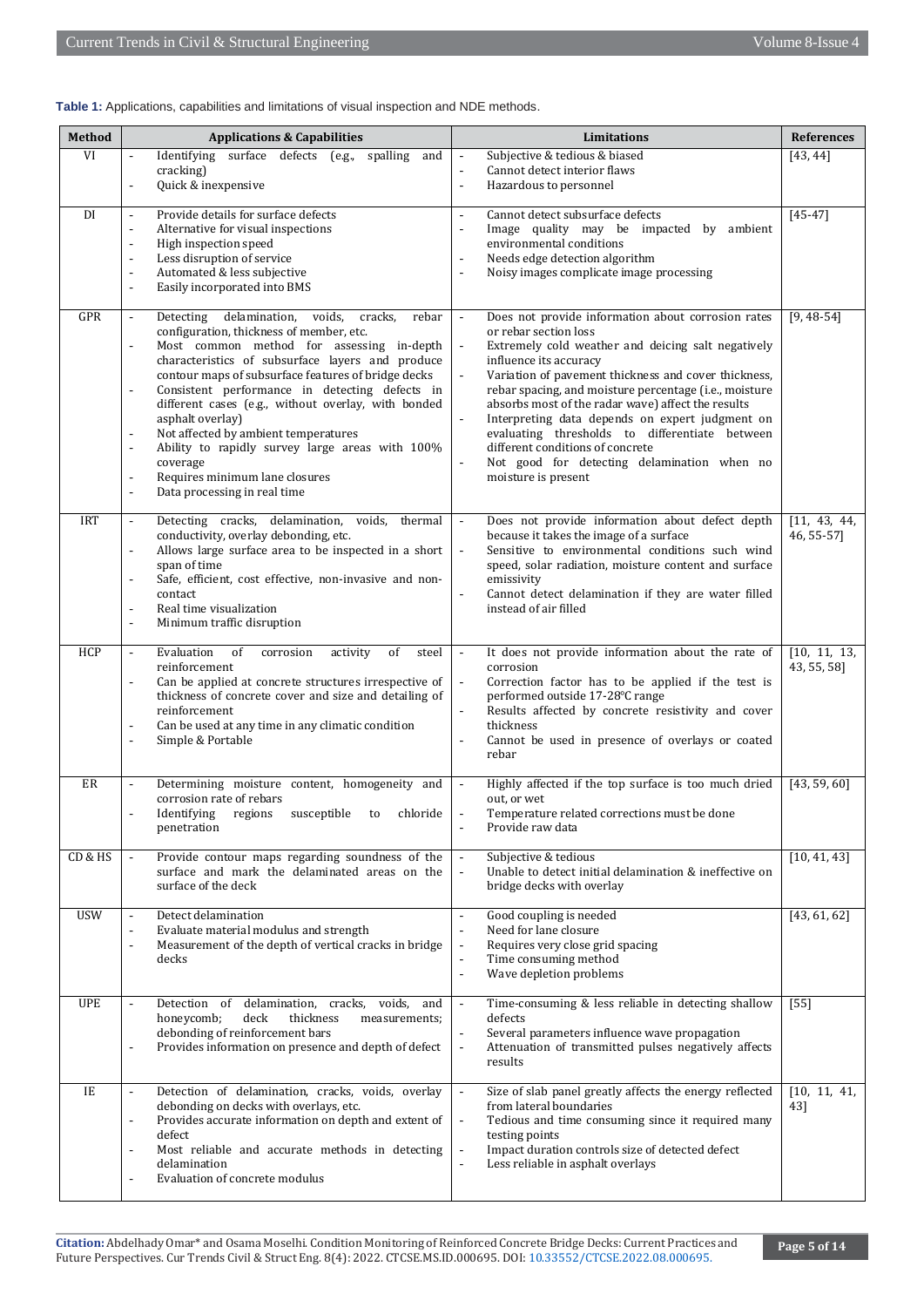#### **Bibliometric Analysis**

In order to investigate research interest and trend in the utilization of NDE methods in condition monitoring of bridge decks, a bibliometric analysis was performed based on the Web of Science [63] database. The following keywords were used in search: "bridge AND deck AND concrete AND (inspection OR condition) AND any of (chain drag, hammer sounding, ultrasonic surface wave, ultrasonic pulse echo, impact echo, half-cell potential, electrical resistivity, ground penetrating radar, infrared thermography, digital imaging, image processing, images, non-destructive, non-invasive, visual inspection, defects, deterioration, cracks, voids, corrosion, delamination, spalling)". In addition, the search was adjusted to account for abbreviations (e.g., NDE and GPR) and different writing styles of words (e.g., nondestructive and non-destructive & chain drag and chain dragging). Only journal articles and conference proceedings were considered over the period from 2001 to 2022. The results of the analysis are categorized and visualized as follows. Firstly, a bibliometric co-occurrence map was generated using VOSviewer [64] (a free software for constructing and visualizing bibliometric networks). This bibliometric analysis is based on a total of 563 publications. It must be noted that some keywords were matched before generating the final map for the sake of better visualization. For example, ground penetrating radar was replaced with its abbreviation "GPR". In addition, some keywords were excluded because: their number of occurrences is less than six or they will not add any value to the map as they already understood (e.g., bridge, deck and concrete). The final map is shown in Figure 3. The typeface and circle sizes in the bibliometric co-occurrence maps indicate co-occurrences of keywords in the dataset, while colours and connections between keywords indicate their interrelatedness and clusters. It can be inferred that GPR, IRT, IE and image-based methods are the most dominant inspection methods in developed research. Corrosion, cracking and delamination are the most studied defect types. It can also be inferred that delamination is highly interdependent with GPR, IE, and IRT as indicated from network lines and colours. In addition, corrosion and cracking are more connected to strength, behaviour and durability of concrete.

For more highlighting of the frequencies in applying the specific aforementioned methods, the results of the survey were refined to include only publications related to those methods regardless of the type of defects studied. In other words, some studies that were conducted on specific type of defects (e.g., corrosion) without including any of the mentioned NDE method, were excluded. As a result, a total of 198 publications were obtained. The interest in these methods has been growing over the last two decades as depicted in Figure 4. As such, about 80% of the research in this area was done during the last decade with about 50% over the last five years. The search results were further categorized by method and country, focusing on recent work from 2016 to 2022 as shown in Figure 5. Figure 5 (a) shows the frequency of applying NDE methods in the reviewed studies. It indicates that GPR is the most investigated method followed by IRT and IE; then, DI. Figure 5 (b) depicts the relative number of the reviewed studies by country. It shows that USA has contributed the most in research on NDE methods (45% of the publications), followed by Canada (17%), South Korea (9%) and China (8%).

#### **Employing NDE Methods in Selected Studies**

A thorough review was also conducted on only journal articles related to NDE methods to investigate the scope of the study and the shortcomings in the current practices. The results of this review are summarized hereinafter to help future researchers in the field. In this review, firstly, articles published in top-notch journals were selected. Next, the NDE methods and type of defects covered by the scope of each article were highlighted. Then, they were categorized by the type of study into review studies, questionnaire surveys, field tests and lab experiments. Review articles include those publications that have been conducted to investigate the current state of the art in the field. Questionnaire surveys include studies that used questionnaires as a basis for assessing different performance parameters of NDE methods. Field tests include studies that were conducted in the field and verified utilizing core samples. On the other hand, lab experiments include studies that were conducted on specimens with simulated artificial defects. In addition, whether the methods were applied as a standalone method or integrated with another technology (i.e., developing hybrid systems for comprehensive monitoring of defects and increasing inspection speed and accuracy) was also recorded. Whether the study investigated the performance parameters (e.g., capability, accuracy, speed, data analysis and cost) of the methods or not was also provided. The summary of this information is provided in Table 2 and Table 3. From Table 2, it can be inferred that GPR, IE and IRT are the most applied methods in the selected studies. In addition, about 37% of the selected studies tested the potential for the joint use of multiple methods, while 22% analyzed the different performance aspects of the methods. Moreover, a total of 48% of the studies were conducted in the field, while only 28% performed in the lab, and 11% conducted in both lab and field. In Table 3, as shown, delamination and corrosion were the most studied defect types. Finally, it should be highlighted that an online sheet was established based on the information in Table 2 and Table 3 accompanied by DOIs for references, to serve as a database for future researchers. Filters can be used to facilitate search. This database is available upon request.

#### **Condition Monitoring Stages**

Condition monitoring of bridge decks passes through multiple stages. In each stage, many factors should be considered as shown in Figure 6. The first stage is data acquisition where inspectors use visual inspection and/or any of the aforementioned NDE methods to collect raw data about the current condition of bridge decks. The capability of the method to detect a specific type of defect, its accuracy and precision, service disruption and environmental conditions (e.g., temperature, moisture and visibility conditions) are among the factors that need to be considered when deciding on the most appropriate method(s). Commercial availability needs to be considered as a governing factor. In this stage, multiple methods can also complement each other to improve the condition monitoring process. The collected data are then, at times fused, processed and analyzed to get information. In data processing and analysis stage, specific algorithms, tools and extensive technical experience may be needed. Notably, the cost of data collection and analysis using NDE methods should be justified against the Value of Information (VoI) obtained to quantify their potential benefits.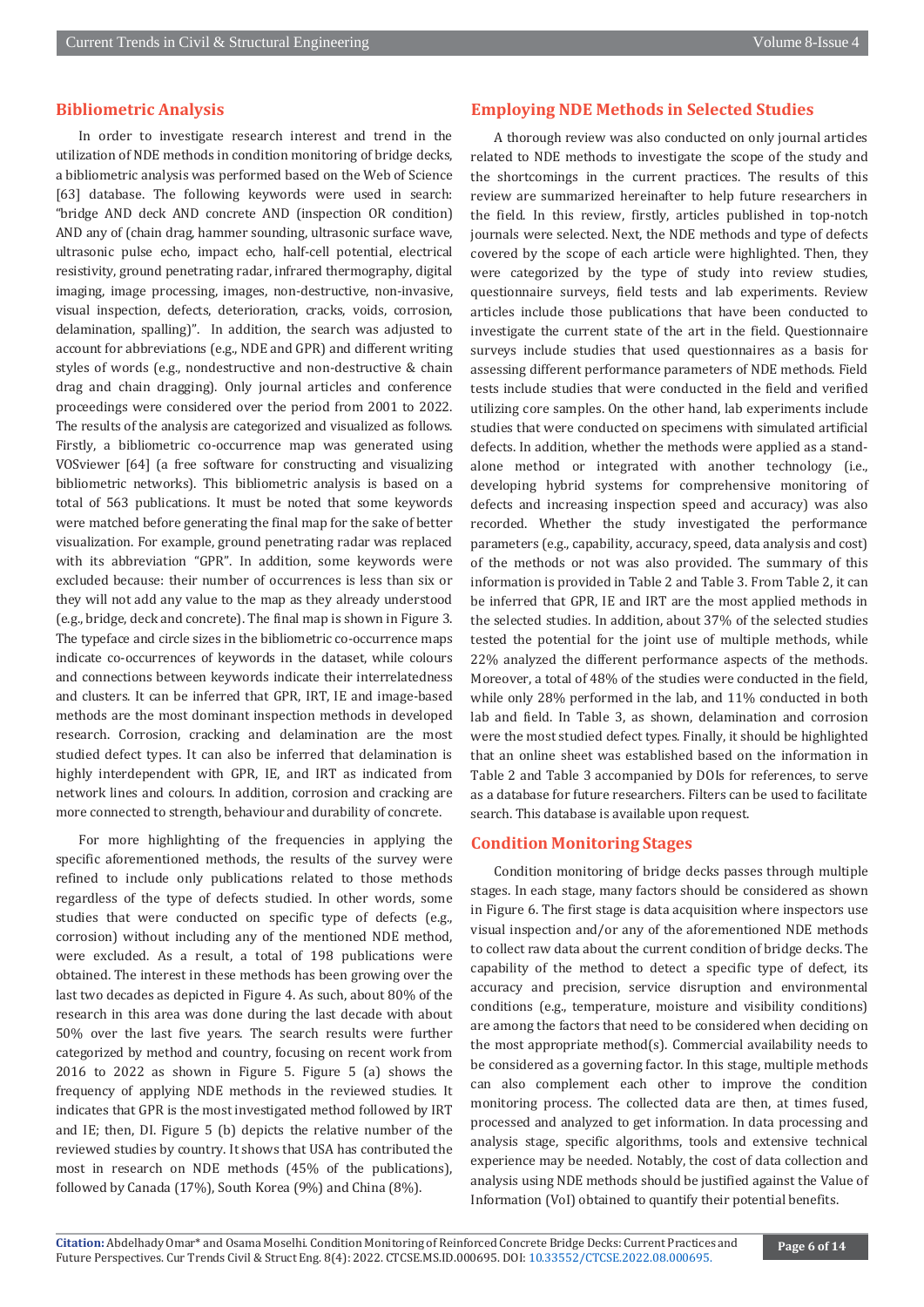



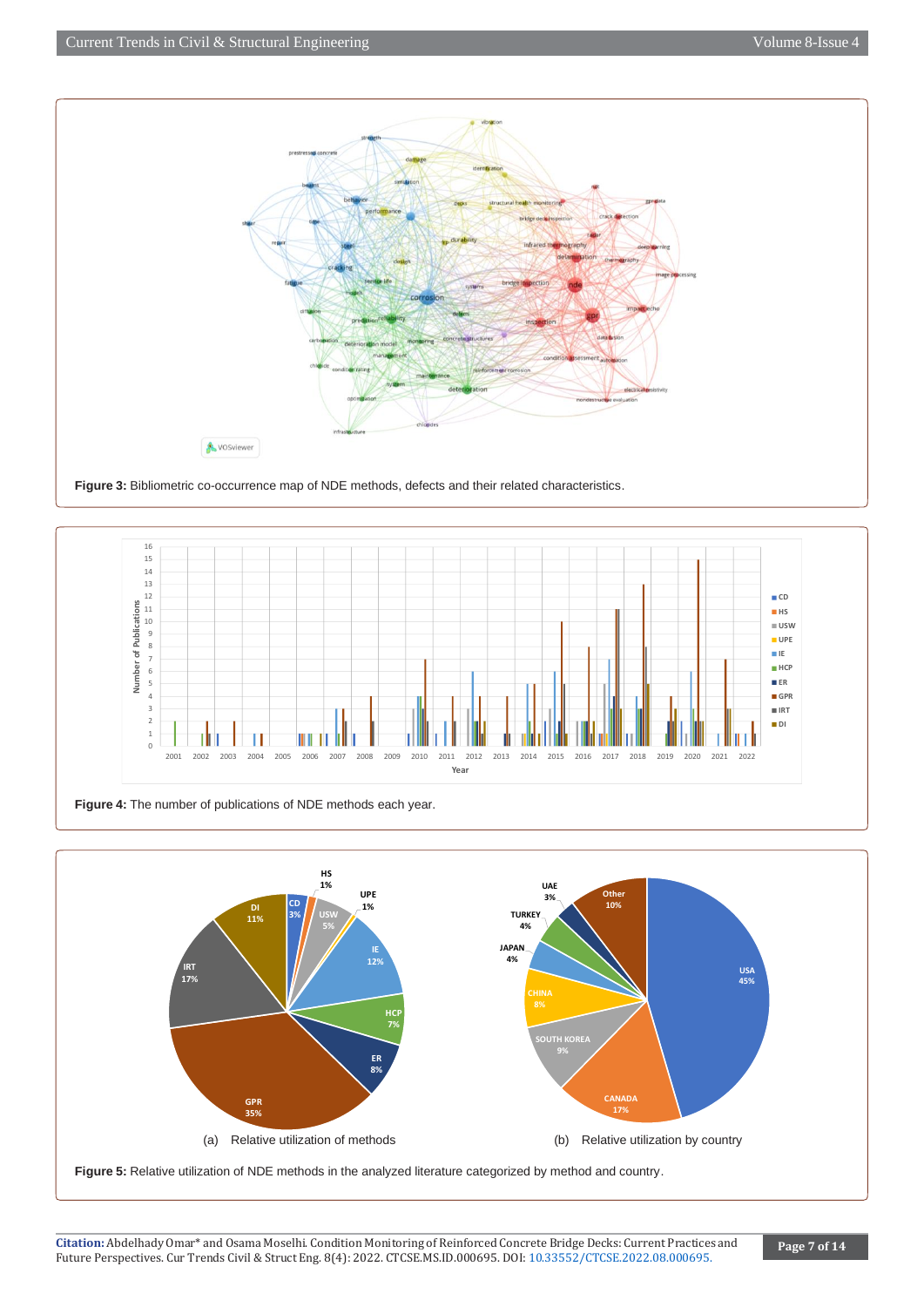### **Table 2:** Summary of the investigated studies including the applied NDE methods.

| Performance                                                                                                                                                  | <b>Applied methods</b> |              |              |              |  |  |
|--------------------------------------------------------------------------------------------------------------------------------------------------------------|------------------------|--------------|--------------|--------------|--|--|
| <b>Hybrid</b><br>Reference<br><b>Study Type</b><br>Year<br><b>USW</b><br><b>UPE</b><br>CD<br><b>HS</b><br>IE<br><b>HCP</b>                                   | ER                     | <b>GPR</b>   | <b>IRT</b>   | DI           |  |  |
| 2022<br>Lab.<br>$[65]$                                                                                                                                       |                        |              | $\checkmark$ |              |  |  |
| Lab.<br>2021<br>$[66]$                                                                                                                                       |                        |              | $\checkmark$ |              |  |  |
| $[67]$<br>2021<br>Field                                                                                                                                      |                        | $\checkmark$ |              |              |  |  |
| $\checkmark$<br>Field<br>$[68]$<br>2021                                                                                                                      |                        |              |              |              |  |  |
| Lab. & Field<br>$[69]$<br>2021                                                                                                                               |                        | $\checkmark$ |              |              |  |  |
| $[70]$<br>2021<br>Field                                                                                                                                      |                        |              |              | $\checkmark$ |  |  |
| 2021<br>Lab.<br>$[71]$                                                                                                                                       |                        | $\checkmark$ |              |              |  |  |
| 2021<br>Field<br>$[72]$                                                                                                                                      |                        |              | $\checkmark$ |              |  |  |
| 2021<br>$\checkmark$<br>$[73]$<br>Review                                                                                                                     |                        | $\checkmark$ |              |              |  |  |
| 2021<br>Review<br>$[74]$                                                                                                                                     |                        | $\checkmark$ |              |              |  |  |
| $\checkmark$<br>2021<br>Field<br>$[18]$                                                                                                                      |                        |              |              | $\checkmark$ |  |  |
| $\checkmark$<br>2021<br>Field<br>$[16]$                                                                                                                      |                        |              |              | $\checkmark$ |  |  |
| 2020<br>$[75]$<br>Lab.                                                                                                                                       |                        | $\checkmark$ |              |              |  |  |
| $\checkmark$<br>2020<br>Lab.<br>$[76]$                                                                                                                       |                        |              |              |              |  |  |
| Lab. & Field<br>2020<br>$[77]$                                                                                                                               |                        |              | $\checkmark$ |              |  |  |
| $\checkmark$<br>$\checkmark$<br>$\checkmark$<br>$\checkmark$<br>$\checkmark$<br>$\checkmark$<br>$\checkmark$<br>$\checkmark$<br>$[9]$<br>2020<br>Review      | $\checkmark$           | $\checkmark$ | $\checkmark$ | $\checkmark$ |  |  |
| $\checkmark$<br>$[78]$<br>2020<br>Review                                                                                                                     |                        | $\checkmark$ | $\checkmark$ |              |  |  |
| $\checkmark$<br>2020<br>Field<br>$[79]$                                                                                                                      |                        |              |              | $\checkmark$ |  |  |
| $[80]$<br>2018<br>Field                                                                                                                                      |                        | $\checkmark$ | $\checkmark$ |              |  |  |
| 2018<br>Lab.<br>$[46]$                                                                                                                                       |                        |              | $\checkmark$ | $\checkmark$ |  |  |
| $\checkmark$<br>$\checkmark$<br>$\checkmark$<br>$\checkmark$<br>$\checkmark$<br>2018<br>Lab.<br>$[81]$                                                       | ✓                      | $\checkmark$ | $\checkmark$ |              |  |  |
| $\checkmark$<br>$\checkmark$<br>$[82]$<br>2018<br>Field<br>$\checkmark$                                                                                      | ✓                      | $\checkmark$ |              |              |  |  |
| $\checkmark$<br>$\checkmark$<br>$\checkmark$<br>$[83]$<br>2017<br>Field                                                                                      | $\checkmark$           |              |              | $\checkmark$ |  |  |
| $\checkmark$<br>$\checkmark$<br>$\checkmark$<br>$\checkmark$<br>$[84]$<br>2017<br>Field                                                                      | $\checkmark$           | $\checkmark$ |              |              |  |  |
| 2017<br>Field<br>✓<br>$[30]$                                                                                                                                 |                        | $\checkmark$ | $\checkmark$ |              |  |  |
| $\checkmark$<br>$[85]$<br>2017<br>Field                                                                                                                      |                        | $\checkmark$ | $\checkmark$ |              |  |  |
| 2017<br>Review<br>$[54]$                                                                                                                                     |                        | $\checkmark$ |              |              |  |  |
| $\checkmark$<br>$\checkmark$<br>$\checkmark$<br>2017<br>Questionnaire<br>$\checkmark$<br>$[55]$                                                              |                        | $\checkmark$ | $\checkmark$ |              |  |  |
| Lab. & Field<br>$[86]$<br>2017<br>✓<br>✓<br>✓                                                                                                                | ✓                      |              |              |              |  |  |
| $\checkmark$<br>$\checkmark$<br>$\checkmark$<br>$[87]$<br>2017<br>Field                                                                                      | $\checkmark$           | $\checkmark$ |              | $\checkmark$ |  |  |
| $[88]$<br>2015<br>Field<br>✓                                                                                                                                 |                        |              | $\checkmark$ | $\checkmark$ |  |  |
| $\checkmark$<br>$\checkmark$<br>$\checkmark$<br>$[89]$<br>2015<br>Field                                                                                      | $\checkmark$           | $\checkmark$ |              | $\checkmark$ |  |  |
| $\checkmark$<br>$\checkmark$<br>2014<br>Lab.<br>$[90]$                                                                                                       |                        |              |              |              |  |  |
| $\checkmark$<br>$\checkmark$<br>$\checkmark$<br>$\checkmark$<br>$\checkmark$<br>$\checkmark$<br>Lab. & Field<br>2014<br>$[3]$                                | $\checkmark$           | $\checkmark$ | $\checkmark$ |              |  |  |
| ✓<br>$\checkmark$<br>$\checkmark$<br>[91]<br>2013<br>Field                                                                                                   |                        |              | $\checkmark$ |              |  |  |
| $\checkmark$<br>$\checkmark$<br>$\checkmark$<br>$\checkmark$<br>$\checkmark$<br>Lab. & Field<br>$[13]$<br>2013                                               | $\checkmark$           | $\checkmark$ | $\checkmark$ |              |  |  |
| $\checkmark$<br>$\checkmark$<br>Field<br>$[92]$<br>2012                                                                                                      |                        | $\checkmark$ | $\checkmark$ | $\checkmark$ |  |  |
| $\checkmark$<br>$\checkmark$<br>$[93]$<br>2012<br>Lab.                                                                                                       |                        |              | $\checkmark$ |              |  |  |
| 2012<br>$\checkmark$<br>$[94]$<br>Field                                                                                                                      |                        |              |              |              |  |  |
| $\checkmark$<br>$\checkmark$<br>$\checkmark$<br>Lab.<br>$[42]$<br>2012                                                                                       |                        |              |              |              |  |  |
| Lab.<br>2010<br>$[95]$                                                                                                                                       |                        |              | $\checkmark$ |              |  |  |
| $\checkmark$<br>$\checkmark$<br>$\checkmark$<br>$\checkmark$<br>$[96]$<br>2010<br>Field                                                                      | $\checkmark$           | $\checkmark$ |              |              |  |  |
| $\checkmark$<br>$\checkmark$<br>$[97]$<br>2008<br>Lab.                                                                                                       |                        |              | $\checkmark$ |              |  |  |
| $\checkmark$<br>$\checkmark$<br>2007<br>Lab.<br>$[10]$                                                                                                       |                        | $\checkmark$ | $\checkmark$ |              |  |  |
| $\checkmark$<br>$[98]$<br>2005<br>Field<br>$\checkmark$                                                                                                      |                        | $\checkmark$ |              |              |  |  |
| $\checkmark$<br>$\checkmark$<br>2003<br>Field<br>$[41]$                                                                                                      |                        | $\checkmark$ |              |              |  |  |
| Total number of cited work = $46$<br>$17\,$<br>$10\,$<br>$\mathfrak{Z}$<br>$12\,$<br>$\mathfrak{24}$<br>$\boldsymbol{8}$<br>$\overline{4}$<br>$\overline{4}$ | 11                     | 25           | 21           | 11           |  |  |
| $7\%$<br>52% 17% 24%<br>Percentage<br>37%<br>22%<br>9%<br>26%<br>9%                                                                                          |                        | 54%          | 46%          | 24%          |  |  |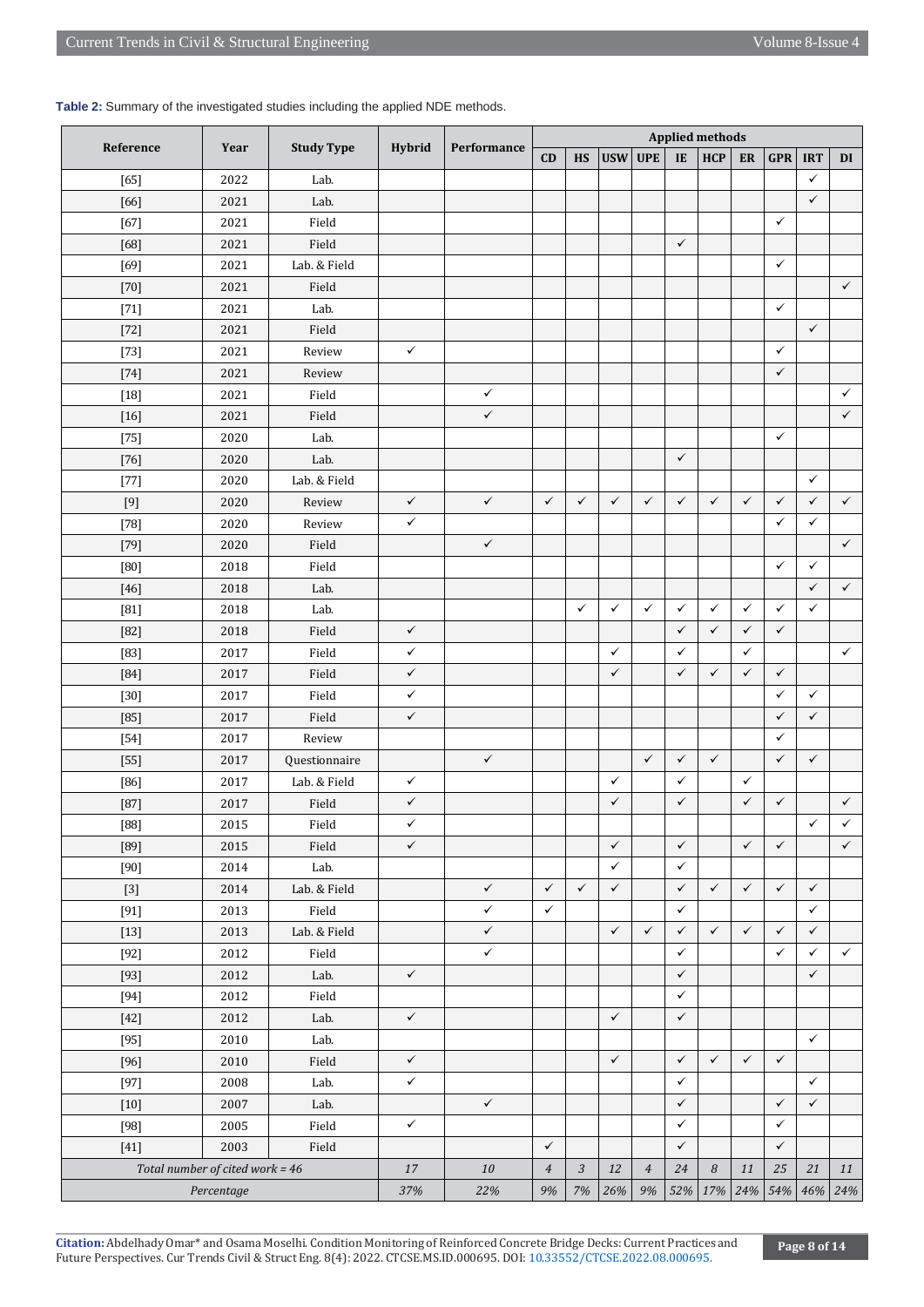| Table 3: Summary of the investigated studies including studied defects. |  |  |  |  |  |  |
|-------------------------------------------------------------------------|--|--|--|--|--|--|
|-------------------------------------------------------------------------|--|--|--|--|--|--|

|                                   |          | <b>Studied Defects</b> |              |              |              |                |                                                                                           |                  |              |
|-----------------------------------|----------|------------------------|--------------|--------------|--------------|----------------|-------------------------------------------------------------------------------------------|------------------|--------------|
| Reference                         | Year     |                        |              |              |              |                | Concrete Quality Corrosion Cracks Delamination Honeycomb Overlay Debonding Spalling Voids |                  |              |
| $[65]$                            | 2022     |                        |              |              | $\checkmark$ |                |                                                                                           |                  |              |
| $[66]$                            | 2021     |                        |              |              | $\checkmark$ |                |                                                                                           |                  |              |
| $[67]$                            | 2021     |                        | $\checkmark$ |              |              |                |                                                                                           |                  |              |
| $[68]$                            | 2021     |                        |              |              | $\checkmark$ |                |                                                                                           |                  |              |
| $[69]$                            | 2021     | $\checkmark$           |              |              |              |                |                                                                                           |                  |              |
| $[70]$                            | 2021     |                        |              |              |              |                |                                                                                           | $\checkmark$     |              |
| $[71]$                            | 2021     |                        |              |              | $\checkmark$ |                |                                                                                           |                  |              |
| $[72]$                            | 2021     |                        |              | $\checkmark$ | $\checkmark$ |                |                                                                                           | $\checkmark$     |              |
| $[73]$                            | 2021     |                        | $\checkmark$ |              |              |                |                                                                                           |                  |              |
| $[74]$                            | 2021     |                        | $\checkmark$ | $\checkmark$ | $\checkmark$ |                |                                                                                           |                  |              |
| $[18]$                            | 2021     |                        |              | $\checkmark$ |              |                |                                                                                           | $\checkmark$     |              |
| $[16]$                            | 2021     |                        |              |              |              |                |                                                                                           | $\checkmark$     |              |
| $[75]^*$                          | 2020     |                        |              |              |              |                |                                                                                           |                  |              |
| $[76]$                            | 2020     |                        |              |              | $\checkmark$ | $\checkmark$   |                                                                                           |                  | $\checkmark$ |
| $[77]$                            | 2020     |                        |              |              | $\checkmark$ |                |                                                                                           |                  |              |
| $[9]$                             | 2020     | $\checkmark$           | $\checkmark$ | $\checkmark$ | $\checkmark$ | $\checkmark$   | $\checkmark$                                                                              | $\checkmark$     | $\checkmark$ |
| $[78]$                            | 2020     |                        |              |              |              |                |                                                                                           |                  |              |
| $[79]$                            | 2020     |                        |              | $\checkmark$ |              |                |                                                                                           | $\checkmark$     |              |
| [80]                              | 2018     |                        |              |              | $\checkmark$ |                |                                                                                           |                  |              |
| $[46]$                            | 2018     |                        |              | $\checkmark$ |              |                |                                                                                           |                  |              |
| $[81]$                            | 2018     |                        | $\checkmark$ | $\checkmark$ | $\checkmark$ | $\checkmark$   | $\checkmark$                                                                              |                  | $\checkmark$ |
| $[82]$                            | 2018     |                        | $\checkmark$ |              | $\checkmark$ |                |                                                                                           |                  |              |
| $[83]$                            | 2017     | $\checkmark$           | $\checkmark$ | $\checkmark$ | $\checkmark$ |                |                                                                                           |                  |              |
| $[84]$                            | 2017     | $\checkmark$           | $\checkmark$ |              | $\checkmark$ |                |                                                                                           |                  |              |
| $[30]$                            | 2017     |                        |              |              | $\checkmark$ |                |                                                                                           |                  |              |
| $[85]$                            | 2017     |                        | $\checkmark$ |              | $\checkmark$ |                |                                                                                           |                  |              |
| $[54]$                            | 2017     |                        | $\checkmark$ |              |              |                |                                                                                           |                  |              |
| $[55]$                            | 2017     |                        | $\checkmark$ | $\checkmark$ | $\checkmark$ |                |                                                                                           |                  |              |
| $[86]$                            | 2017     | $\checkmark$           | $\checkmark$ |              | $\checkmark$ |                |                                                                                           |                  |              |
| $[87]$                            | 2017     | $\checkmark$           | $\checkmark$ |              | $\checkmark$ |                |                                                                                           |                  |              |
| $[88]$                            | 2015     |                        |              |              | $\checkmark$ |                |                                                                                           | $\checkmark$     |              |
| $[89]$                            | 2015     | $\checkmark$           | $\checkmark$ |              | $\checkmark$ |                |                                                                                           |                  |              |
| $[90]$                            | 2014     |                        |              |              | $\checkmark$ |                |                                                                                           |                  | $\checkmark$ |
| $[3]$                             | 2014     | $\checkmark$           | $\checkmark$ | $\checkmark$ | $\checkmark$ |                |                                                                                           |                  |              |
| $[91]$                            | 2013     |                        |              |              | $\checkmark$ |                |                                                                                           |                  |              |
| $[13]$                            | 2013     | $\checkmark$           | $\checkmark$ | $\checkmark$ | $\checkmark$ |                |                                                                                           |                  |              |
| $[92]$                            | 2012     |                        |              |              | $\checkmark$ |                |                                                                                           | $\checkmark$     |              |
| $[93]$                            | 2012     |                        |              | $\checkmark$ | $\checkmark$ |                |                                                                                           |                  |              |
| $[94]$                            | 2012     |                        |              |              | $\checkmark$ |                |                                                                                           |                  |              |
| $[42]$                            | 2012     |                        |              |              | $\checkmark$ |                |                                                                                           |                  |              |
| $[95]$                            | 2010     |                        |              |              | $\checkmark$ |                |                                                                                           |                  |              |
| $[96]$                            | $2010\,$ | $\checkmark$           | $\checkmark$ |              | $\checkmark$ |                |                                                                                           |                  |              |
| $[97]$                            | 2008     |                        |              |              |              | $\checkmark$   |                                                                                           |                  | $\checkmark$ |
| $[10]$                            | 2007     |                        |              | $\checkmark$ | $\checkmark$ |                |                                                                                           |                  | $\checkmark$ |
| $[98]$                            | 2005     |                        |              |              | $\checkmark$ |                |                                                                                           |                  |              |
| $[41]$                            | 2003     |                        |              |              | $\checkmark$ |                |                                                                                           |                  |              |
| Total number of cited work = $46$ |          | 10                     | 16           | $12\,$       | 33           | $\overline{4}$ | $\mathfrak{2}$                                                                            | $\boldsymbol{8}$ | 6            |
| Percentage                        |          | 22%                    | $35\%$       | 26%          | 72%          | 9%             | $4\%$                                                                                     | 17%              | 13%          |

*\* Investigates scattering and penetration characteristics of electromagnetic waves through rebar net.*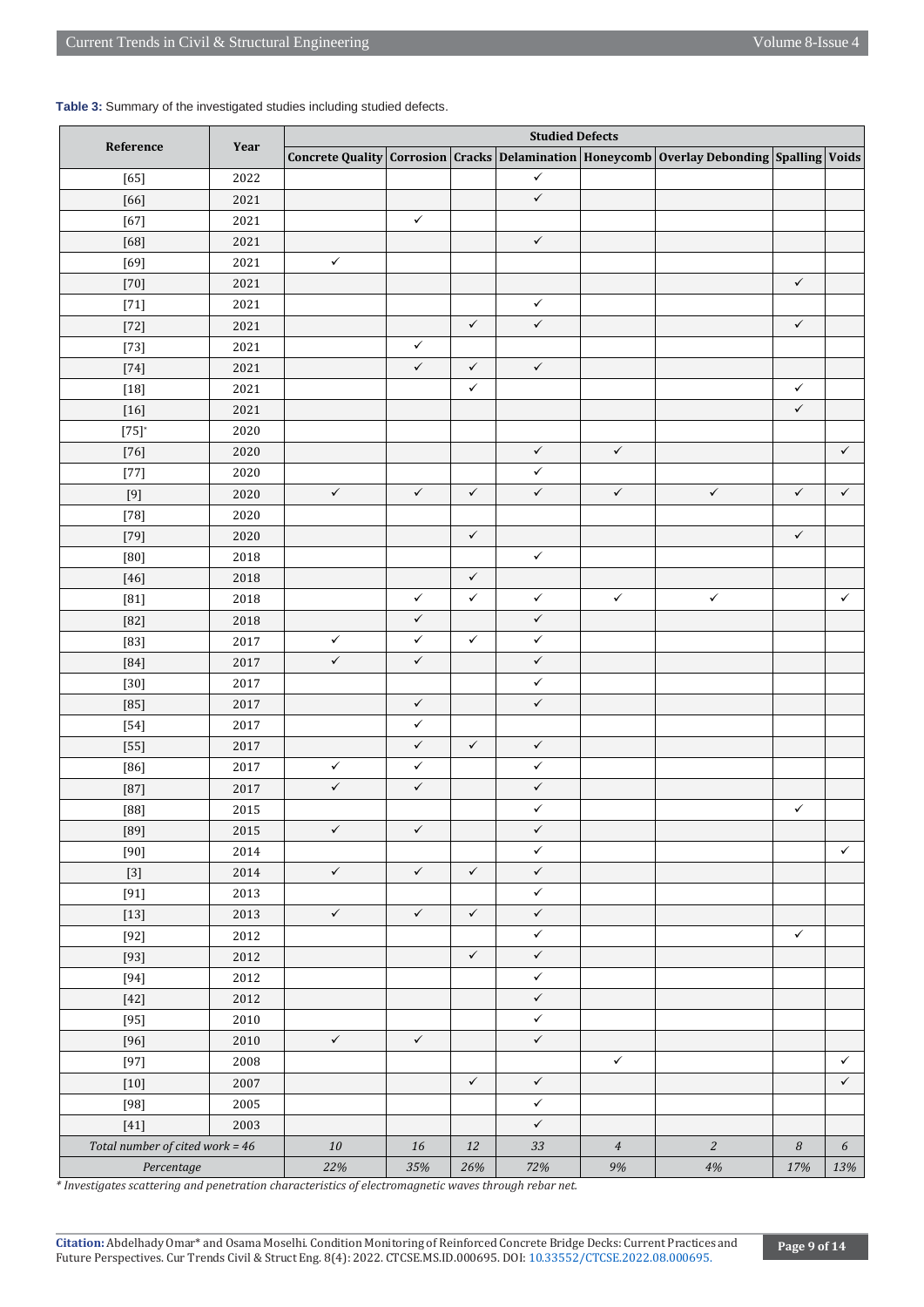Afterwards, the developed information is visualized and interpreted to communicate the current state of the bridge deck that would trigger an intervention. The level of detail and format of the delivered information should be determined to be understandable to those without extensive experience with NDE methods. The last stage is the decision-making process that intends to achieve targeted objectives (e.g., improving condition, achieving the required LoS and reducing the risk of failure) within the planning constraints (e.g., time, budget and resources). In order to make a reliable decision, more data may be required again.

It is worth pointing out that, in the data acquisition stage, not all NDE methods are suitable for use in any phase of the bridge deck deterioration progression. As such, some methods are suitable in early phases and others are suitable in later phases as shown in Figure 7. For example, at early phases after construction, VI can be used to inspect for subsidence cracks, surface air voids

and honeycomb. In addition, ER can be employed to test potential chloride penetration and corrosive environment. Next, when corrosion initiates, HCP and/or GPR can be used to investigate for corrosion existence or corrosion rate. Then, any or all of USW, UPE and IE can be employed for detecting subsurface cracks and initial delamination to medium delamination. When delamination becomes severe, CD & HS can be used. At later phases, when defects become obvious to the surface of the deck, digital images can be used to capture defects and then evaluate their severity after being processed. It can be seen that multiple methods can be used in the same phase and for the same purpose; so, the first two suggested methods in each phase are provided at the bottom of Figure 7. It is also worth noting that the deterioration phases are not sequential, but rather overlapping. As such, delamination may occur before all corrosion ends; and likewise, cracks propagate before and after corrosion.



**Figure 6:** Stages of condition monitoring and associated factors that need to be considered.

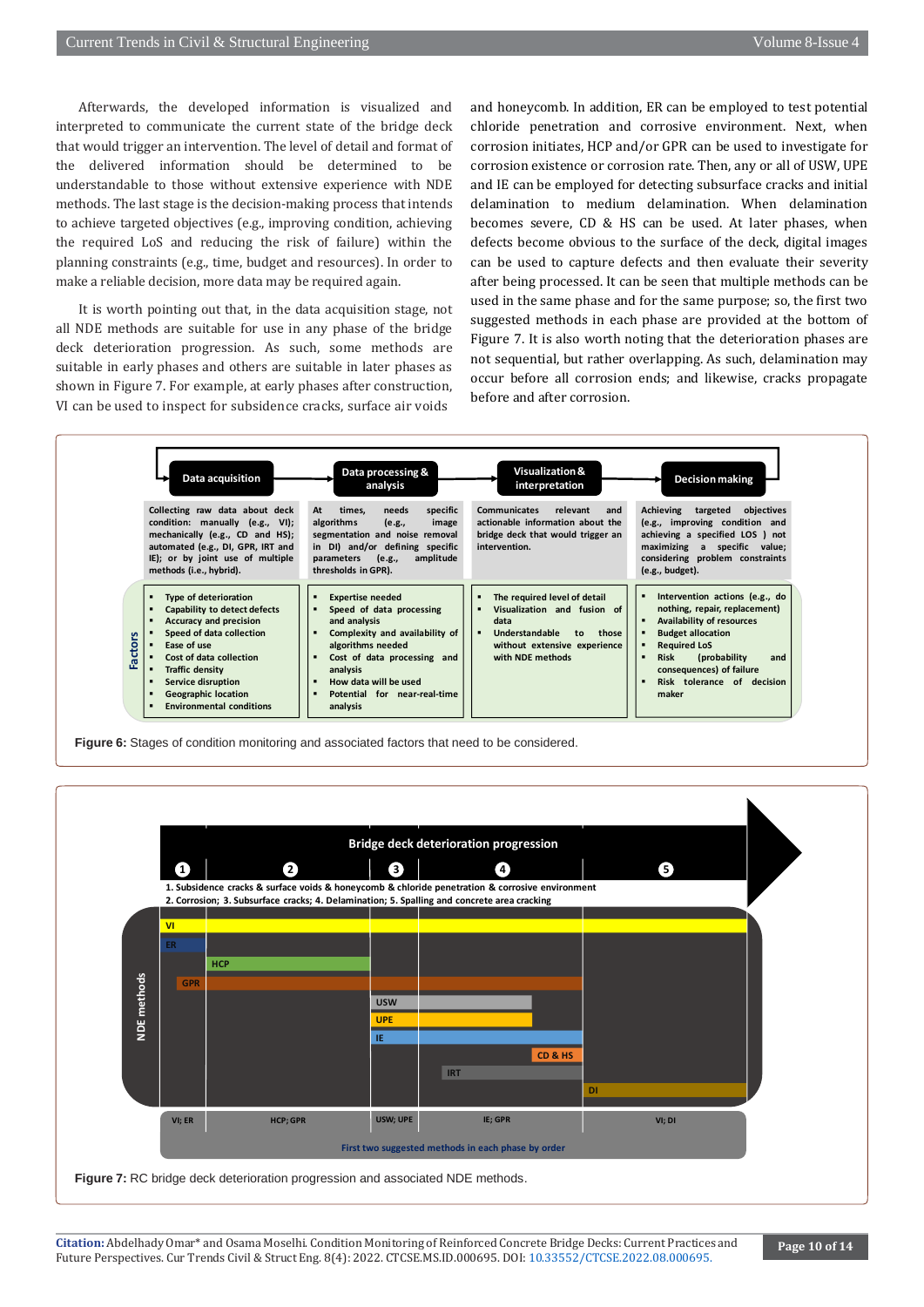#### **Risk-Based Condition Monitoring**

Due to the importance of inspections and their impact on structure safety, serviceability and maintenance decisions, research in this field of inspection planning has been conducted in recent decades, employing various methodologies such as optimizationbased methods, reliability theory, and risk analysis [99]. However, determining the inspection time and method have been recognized as a non-trivial problem with several uncertainties and contradicting objectives [100]. The current inspection standards in Canada and USA requires, for almost all bridges, a routine visual inspection should be conducted at fixed intervals regardless of condition state of a bridge, its age or deterioration modes. For example, in Quebec, Canada, three type of inspections are conducted on bridges: (i) routine visual inspection once a year, (ii) general more detailed inspection every two to four years, and (iii) special inspection as necessary [101]. Also, in USA, all bridges are required to be inspected at intervals less than 24 months; exceptions are allowed under certain circumstances according to National Bridge Inspection Standards (NBIS) [102]. Transportation agencies are encouraged to enhance the efficiency of bridge inspections by moving away from the uniform calendar-based inspections to a more rational procedure that relies upon the risks associated with the bridge condition and in-service environment [103, 104]. Optimized condition-monitoring intervals may pave the way for broader application of NDE methods in bridge inspection systems.

Determining the risk associated with each asset is a crucial step in asset management planning due to its role in prioritizing MR&R plans, in addition to creating different budget scenarios

and further optimizing funding strategies. The risk of failure is the product of the consequence of failure (i.e., criticality) and the probability of failure (i.e., likelihood of a risk event to occur). This section examines the research carried out on the subject of riskbased condition monitoring. The literature reveals that little work has been done in the area of risk-based condition monitoring. Research in this area has been conducted on different types of structures including: highway bridges [4, 99, 105, 106], water distribution networks [107], sewer pipelines [108] and ships [100, 109]. Research stream in this area can be categorized based on three main concepts: expert judgement, fuzzy sets and VoI. The three categories and associated studies are presented as in Table 4. As shown in Table 4, only one study has been conducted on bridge decks. Expert judgement was utilized in a few studies to analyze the risks associated with the condition of bridge components in terms of reliability, serviceability and performance. Despite the simplicity of this approach, the results are affected by subjectivity, bias and risk attitude (e.g., risk-averse) of decision makers that may result in unnecessary inspections with costly methods. On the other hand, fuzzy sets and VoI approaches are mathematically and computationally intensive, in addition to their need to high quality data. The Probability of Detection (PoD) of the inspection method, i.e., conditional probability of detecting damage, was also introduced in some studies. The higher the accuracy of the inspection method is, the higher the PoD and hence the VoI it can give. However, higher PoD is associated with higher costs of inspection. In addition, all mentioned studies used only lognormal PoD function and have not investigated the effect of other function types.

|  | Table 4: Summary of literature on risk-based condition monitoring. |  |  |  |  |
|--|--------------------------------------------------------------------|--|--|--|--|
|--|--------------------------------------------------------------------|--|--|--|--|

| Concept                                       | <b>Reference</b> | Domain                                                                    | Objective and methods                                                                                                                                                                                                                                      |
|-----------------------------------------------|------------------|---------------------------------------------------------------------------|------------------------------------------------------------------------------------------------------------------------------------------------------------------------------------------------------------------------------------------------------------|
|                                               | [99]             | Highway<br>bridge<br>decks exposed<br>to<br>chloride-induced<br>corrosion | <i>Objective:</i> finding the optimal inspection time and non-destructive inspection method<br>based on the uncertainty level associated bridge deck condition states and predefined<br>thresholds that were determined using an expert judgement process. |
| Expert                                        |                  |                                                                           | <i>Methods:</i> expert judgement, Bayesian updating and Monte Carlo simulation.                                                                                                                                                                            |
| judgement                                     | [4, 105]         | Highway bridges                                                           | Objective: determining inspection intervals for different components of highway bridges<br>based on a risk matrix.                                                                                                                                         |
|                                               |                  |                                                                           | Methods: expert judgement and back casting procedure.                                                                                                                                                                                                      |
| <b>Fuzzy sets</b>                             | $[108]$          | Sewer networks                                                            | Objective: optimizing the total inspection cost, total inspection time and total number of<br>inspected sections based on their risk of failure.                                                                                                           |
|                                               |                  |                                                                           | Methods: dynamic Bayesian belief network, fuzzy sets and genetic algorithm.                                                                                                                                                                                |
| $[100]$<br>[109]<br>Vol<br>$[107]$<br>$[106]$ |                  | Fatigue-critical<br>structures; a<br>side                                 | <i>Objective:</i> deciding on the optimum inspection times and non-destructive methods based<br>on maximizing the VoI and mitigating the risk of fatigue damage.                                                                                           |
|                                               |                  | shell of steel ship                                                       | Methods: PoD, Monte Carlo simulation and Bayesian updating.                                                                                                                                                                                                |
|                                               |                  |                                                                           | Objective: optimize the inspection time and non-destructive method based on the lowest<br>expected lifecycle cost and maximum Vol, in addition to reducing the risk of failure.                                                                            |
|                                               |                  | Methods: PoD and Bayesian updating with dynamic Bayesian network.         |                                                                                                                                                                                                                                                            |
|                                               |                  | Water networks                                                            | Objective: determining the most appropriate condition assessment method and frequency<br>of inspection considering age, criticality, required LOS, VoI and total costs of inspection<br>and failure.                                                       |
|                                               |                  |                                                                           | Methods: observable Markov decision process and genetic algorithm.                                                                                                                                                                                         |
|                                               |                  | Fatigue-critical<br>structures:<br>box<br>girder steel bridges            | Objective: Selecting the most appropriate non-destructive inspection method and<br>associated inspection schedule based on optimizing the total cost including the cost of<br>inspection and the cost of failure.                                          |
|                                               |                  |                                                                           | Methods: PoD and Monte Carlo simulation.                                                                                                                                                                                                                   |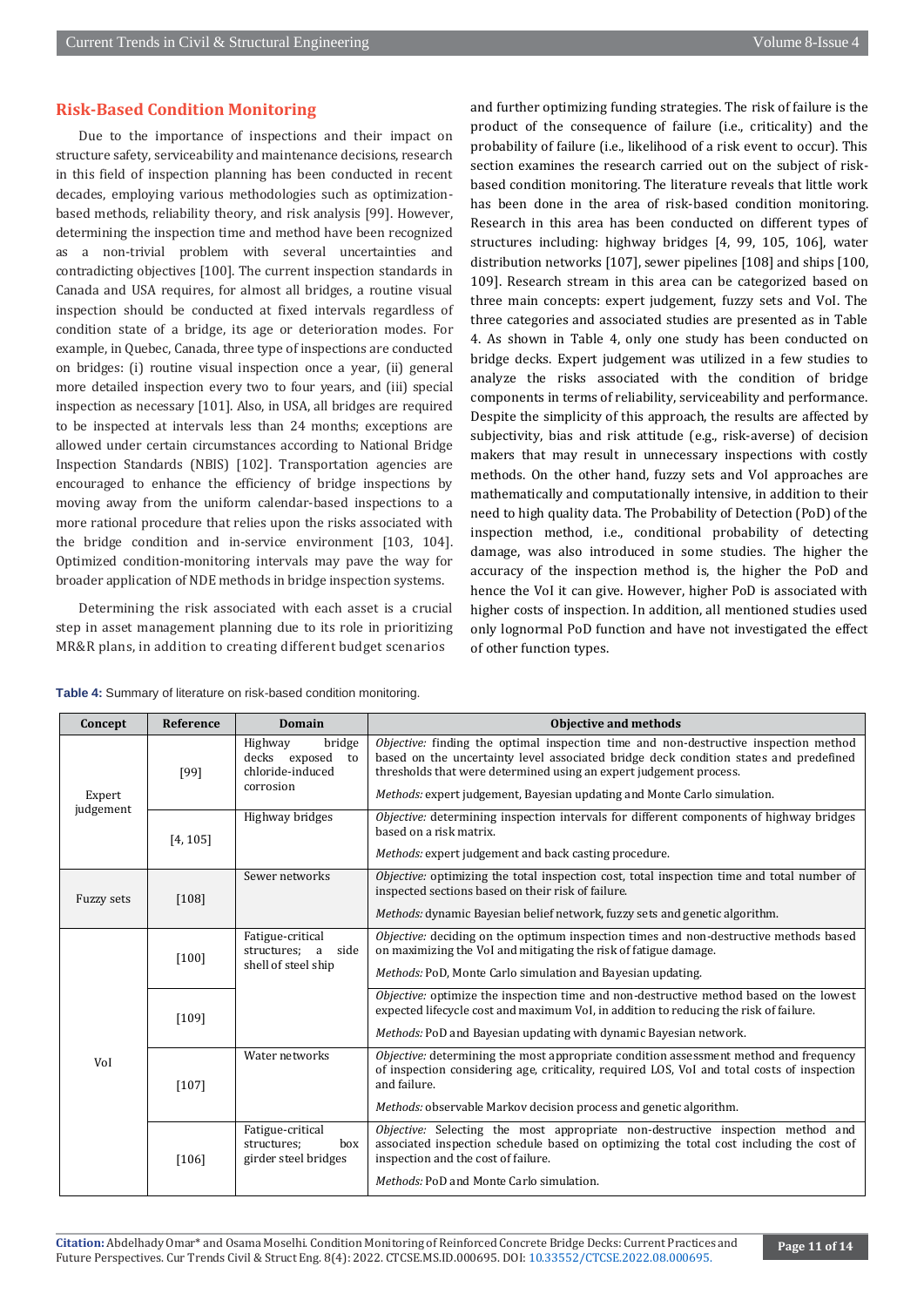#### **Conclusions and Future Perspectives**

Condition monitoring of bridges is indispensable for making reliable intervention plans, improving bridge safety and serviceability, and preserving municipal assets. This paper introduces a comprehensive review on the current state-of-the-art literature pertinent to condition monitoring of RC bridge deck. Different types of defects, NDE methods accompanied by their capabilities and limitations, and risk-based condition monitoring are analyzed. Despite the contributions made by previous studies, there are still several limitations and areas for improvement that can be drawn as follow.

- There is a large number of deteriorating bridges with diverse characteristics and other external factors that affect their deterioration process. However, these bridges need to be prioritized for condition monitoring and, further, for intervention strategies, since it is not possible for transportation agencies to conduct condition monitoring using NDE methods for their whole inventory.
- Current research on condition monitoring utilizing NDE methods is technology focused and there is a need for a problem-based methodology to strategically deploy NDE methods. This problem-based methodology should consider three different types of features: (i) technology-related features such as capability, accuracy, speed of data collection, type and value of information obtained, need for service disruption, etc.; (ii) bridge deck-related features such as age, material, traffic volume, environmental conditions, deterioration modes, etc.; and (iii) planning-related objectives and constraints such as risk of failure, required levels of service, budget allocation and available municipal resources. In addition, costs and uncertainties associated with the application of these methods should be justified against their added value.
- Current calendar-based inspection intervals have many limitations as reported in the literature and highlighted in this review. Accordingly, a condition-driven methodology is required to determine optimal intervals. This may also assist broader application of NDE methods and reduce unnecessary inspections.

#### **Acknowledgment**

None.

#### **Conflict of Interest**

No conflict of interest.

#### **References**

- 1. Statistics Canada (2008) Age of Public Infrastructure: A Provincial Perspective. Retrieved Mar 08, 2022, from https://www150.statcan.gc.ca/n1/pub/11-621-m/11-621-m2008067 eng.htm.
- 2. Canadian Infrastructure Report Card (2019) Retrieved Oct 15, 2021, from http://canadainfrastructure.ca/en/index.html.
- 3. Gucunski N, Nazarian S, Imani A, Azari H (2014) Performance of NDT technologies in detection and characterization of reinforced concrete deck deterioration. Paper presented at the Geo-Congress 2014: Geocharacterization and Modeling for Sustainability.
- 4. Washer G, Connor R, Nasrollahi M, Provines J (2016a) New Framework for Risk-Based Inspection of Highway Bridges. Journal of Bridge Engineering, 21(4): 8. doi:10.1061/(asce)be.1943-5592.0000818
- 5. PCA (2002) Types and Causes of Concrete Deterioration. IS536, Portland Cement Association, Skokie, Illinois.
- 6. ACI Committee 222 (2001) Protection of metals in concrete against corrosion.
- 7. COST 509. (1997). Corrosion and protection of metals in contact with concrete: European Commission, Directorate-General for Research Innovation.
- 8. ACI Committee 309 (1998) Identification and control of visible effects of consolidation on formed concrete surfaces.
- 9. Abdelkhalek S, Zayed T (2020) Comprehensive Inspection System for Concrete Bridge Deck Application: Current Situation and Future Needs. Journal of Performance of Constructed Facilities, 34(5): 03120001.
- 10. Yehia S, Abudayyeh O, Nabulsi S, Abdelqader I (2007) Detection of common defects in concrete bridge decks using nondestructive evaluation techniques. Journal of Bridge Engineering, 12(2): 215-225.
- 11. Omar T, Nehdi M L (2018) Condition assessment of reinforced concrete bridges: Current practice and research challenges. Infrastructures, 3(3): 36.
- 12. Abdelkhalek S, Zayed T (2018) Performance assessment model of nondestructive technologies in inspecting concrete bridge decks. Structure and Infrastructure Engineering: 22. doi:10.1080/15732479.2021.1937234
- 13. Gucunski N, Imani A, Romero F, Nazarian S, Yuan D, Wiggenhauser H, et al. (2013). The Second Strategic Highway Research Program (SHRP 2), Nondestructive testing to identify concrete bridge deck deterioration: Transportation Research Board, WASHINGTON, D.C.
- 14. Koch C, Georgieva K, Kasireddy V, Akinci B, Fieguth P (2015) A review on computer vision based defect detection and condition assessment of concrete and asphalt civil infrastructure. Advanced engineering informatics, 29(2): 196-210.
- 15. Lins R G, Givigi S N (2016) Automatic crack detection and measurement based on image analysis. Ieee Transactions on Instrumentation and Measurement, 65(3): 583-590.
- 16. Abdelkader E M, Moselhi O, Marzouk M, Zayed T (2021) Entropy-Based Automated Method for Detection and Assessment of Spalling Severities in Reinforced Concrete Bridges. Journal of Performance of Constructed Facilities, 35(1): 04020132.
- 17. Abdelkader E M, Moselhi O, Marzouk M, Zayed T (2020) A multiobjective invasive weed optimization method for segmentation of distress images.
- 18. Abdelkader E M, Moselhi O, Marzouk M, Zayed T (2021) Hybrid Elman Neural Network and an Invasive Weed Optimization Method for Bridge Defect Recognition. Transportation Research Record, 2675(3): 167-199.
- 19. Liu C, Tang C-S, Shi B, Suo W-B (2013) Automatic quantification of crack patterns by image processing. Computers & Geosciences, 57: 77-80.
- 20. Yu S-N, Jang J-H, Han C-S (2007) Auto inspection system using a mobile robot for detecting concrete cracks in a tunnel. Automation in Construction, 16(3): 255-261.
- 21. Adhikari R, Moselhi O, Bagchi A (2014) Image-based retrieval of concrete crack properties for bridge inspection. Automation in Construction, 39: 180-194.
- 22. Li G, He S, Ju Y, Du K (2014) Long-distance precision inspection method for bridge cracks with image processing. Automation in Construction, 41: 83-95.
- 23. Moselhi O, Shehab-Eldeen T (1999) Automated detection of surface defects in water and sewer pipes. Automation in Construction, 8(5): 581-588.
- 24. Sinha S K, Fieguth P W (2006) Morphological segmentation and classification of underground pipe images. Machine Vision and Applications, 17(1): 21-31.
- 25. Sinha S K, Fieguth P W (2006) Segmentation of buried concrete pipe images. Automation in Construction, 15(1): 47-57.
- 26. Iyer S, Sinha S K (2006) Segmentation of pipe images for crack detection in buried sewers. Computer‐Aided Civil and Infrastructure Engineering, 21(6): 395-410.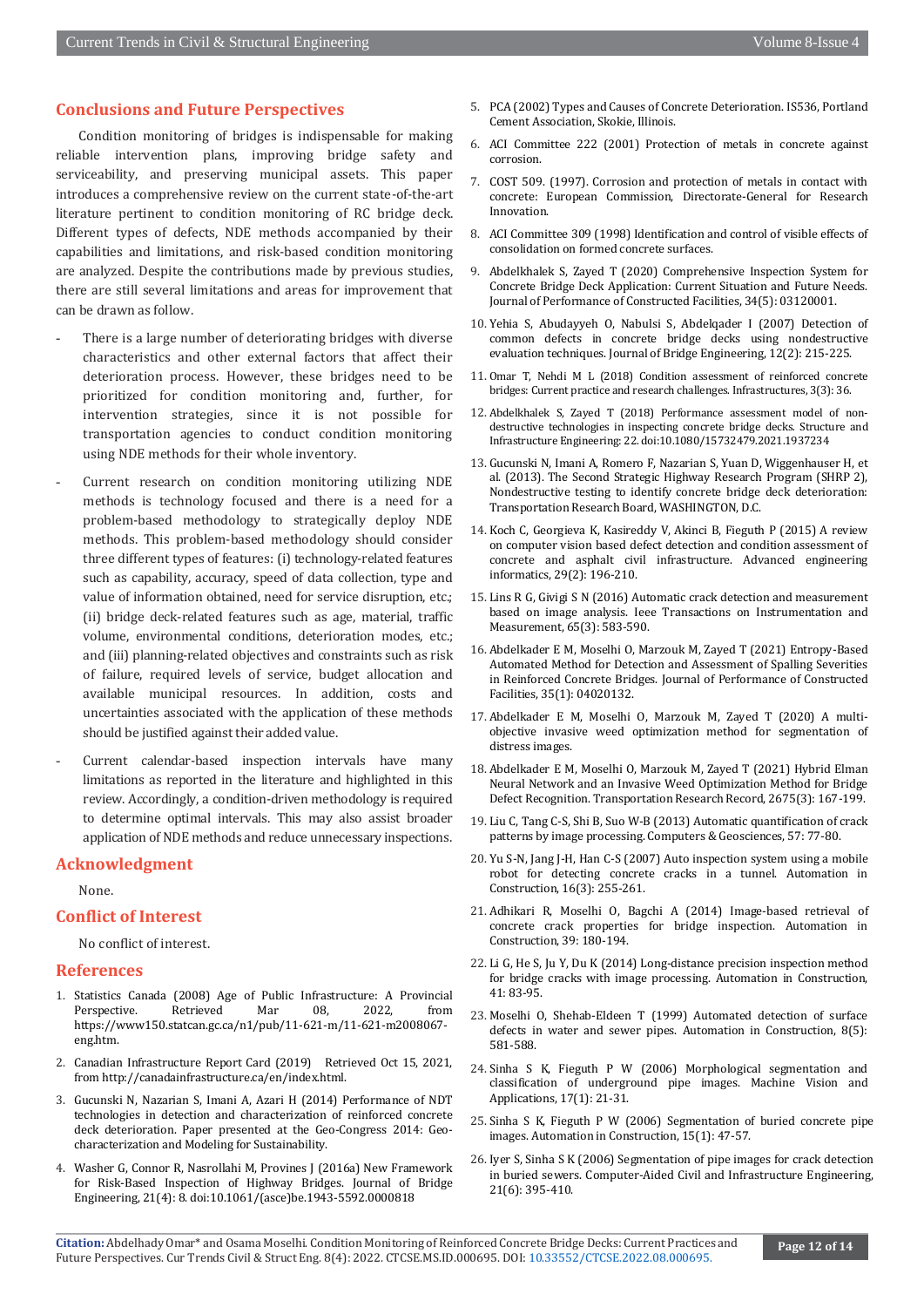- 27. Barnes C L, Trottier J-F (2000) Ground-penetrating radar for networklevel concrete deck repair management. Journal of transportation engineering, 126(3): 257-262.
- 28. Maser K R (1996) Condition assessment of transportation infrastructure using ground-penetrating radar. Journal of Infrastructure Systems, 2(2): 94-101.
- 29. Annan A (2009) Electromagnetic principles of ground penetrating radar. Ground penetrating radar: theory and applications, 1: 1-37.
- 30. Dabous S A, Yaghi S, Alkass S, Moselhi O (2017) Concrete bridge deck condition assessment using IR Thermography and Ground Penetrating Radar technologies. Automation in Construction, 81: 340-354.
- 31. Balaras C A, Argiriou A (2002) Infrared thermography for building diagnostics. Energy and buildings, 34(2): 171-183.
- 32. Washer G, Bolleni N, Fenwick R (2010) Thermographic imaging of subsurface deterioration in concrete bridges. Transportation Research Record, 2201(1): 27-33.
- 33. Garrido I, Lagüela S, Arias P (2018) Infrared thermography's application to infrastructure inspections. Infrastructures, 3(3): 35.
- 34. Elsener B, Andrade C, Gulikers J, Polder R, Raupach M (2003) Half-cell potential measurements–potential mapping on reinforced conrete structures. RILEM TC 154 EMC.
- 35. Gu P, Beaudoin J J. (1998). Obtaining effective half-cell potential measurements in reinforced concrete structures (Vol. 18): Citeseer.
- 36. Gucunski N, Romero F, Kruschwitz S, Feldmann R, Parvardeh H. (2011). Comprehensive bridge deck deterioration mapping of nine bridges by nondestructive evaluation technologies. Retrieved from
- 37. Bien J, Kaminski T, Kuzawa M (2019) Taxonomy of non-destructive field tests of bridge materials and structures. Archives of Civil and Mechanical Engineering, 19(4): 1353-1367.
- 38. Zhang G, Harichandran R S, Ramuhalli P (2012) An automatic impactbased delamination detection system for concrete bridge decks. NDT & e International, 45(1): 120-127.
- 39.Nazarian S, Stokoe II K H, Hudson W R. (1983). Use of spectral analysis of surface waves method for determination of moduli and thicknesses of pavement systems.
- 40. Li M, Anderson N, Sneed L, Maerz N (2016) Application of ultrasonic surface wave techniques for concrete bridge deck condition assessment. Journal of Applied Geophysics, 126: 148-157.
- 41. Scott M, Rezaizadeh A, Delahaza A, Santos C, Moore M, Graybeal B, et al. (2003) A comparison of nondestructive evaluation methods for bridge deck assessment. NDT & e International, 36(4): 245-255.
- 42. Azari H, Yuan D, Nazarian S, Gucunski N (2012) Sonic methods to detect delamination in concrete bridge decks: Impact of testing configuration and data analysis approach. Transportation Research Record, 2292(1): 113-124.
- 43. Rehman S K U, Ibrahim Z, Memon S A, Jameel M (2016) Nondestructive test methods for concrete bridges: A review. Construction and Building Materials, 107: 58-86.
- 44. Omar T, Nehdi M L, Zayed T (2018) Infrared thermography model for automated detection of delamination in RC bridge decks. Construction and Building Materials, 168: 313-327.
- 45. Morgenthal G, Hallermann N, Kersten J, Taraben J, Debus P, Helmrich M, et al. (2019) Framework for automated UAS-based structural condition assessment of bridges. Automation in Construction, 97: 77-95.
- 46. Hiasa S, Karaaslan E, Shattenkirk W, Mildner C, Catbas F N (2018) Bridge inspection and condition assessment using image-based technologies

with UAVs. Paper presented at the Structures Congress 2018: Bridges, Transportation Structures, and Nonbuilding Structures.

- 47. Mohan A, Poobal S (2018) Crack detection using image processing: A critical review and analysis. Alexandria Engineering Journal, 57(2): 787-798.
- 48. Washer G (2003) Nondestructive evaluation of highway bridges in the United States. Non-Destructive Testing in Civil Engineering.
- 49. Chang C W, Lin C H, Lien H S (2009) Measurement radius of reinforcing steel bar in concrete using digital image GPR. Construction and Building Materials, 23(2): 1057-1063.
- 50. Orlando L, Pezone A, Colucci A (2010) Modeling and testing of high frequency GPR data for evaluation of structural deformation. NDT & e International, 43(3): 216-230.
- 51. Alani A M, Aboutalebi M, Kilic G (2013) Applications of ground penetrating radar (GPR) in bridge deck monitoring and assessment. Journal of Applied Geophysics, 97: 45-54.
- 52. Yehia S, Qaddoumi N, Farrag S, Hamzeh L (2014) Investigation of concrete mix variations and environmental conditions on defect detection ability using GPR. NDT & e International, 65: 35-46.
- 53. Dinh K, Zayed T (2016) GPR-based fuzzy model for bridge deck corrosiveness index. Journal of Performance of Constructed Facilities, 30(4): 04015069.
- 54. Abouhamad M, Dawood T, Jabri A, Alsharqawi M, Zayed T (2017) Corrosiveness mapping of bridge decks using image-based analysis of GPR data. Automation in Construction, 80: 104-117.
- 55. Omar T, Nehdi M L, Zayed T (2017) Performance of NDT techniques in appraising condition of reinforced concrete bridge decks. Journal of Performance of Constructed Facilities, 31(6): 04017104.
- 56. Prasanna P, Dana K, Gucunski N, Basily B B, La H M, Lim R S, et al. (2016) Automated Crack Detection on Concrete Bridges. IEEE Transactions on Automation Science and Engineering, 13(2): 591-599.
- 57. Ellenberg A, Kontsos A, Moon F, Bartoli I (2016) Bridge deck delamination identification from unmanned aerial vehicle infrared imagery. Automation in Construction, 72: 155-165.
- 58. Cleme a G, Jackson D R, Crawford G C (1992) Benefits of using half-cell potential measurements in condition surveys of concrete bridge decks. Transportation Research Record: 46-46.
- 59. McCann D, Forde M (2001) Review of NDT methods in the assessment of concrete and masonry structures. NDT & e International, 34(2): 71-84.
- 60. Ryan E, Burdette E, Ankabrandt R, Nidiffer R, Buchanan B (2014) Comparison of two methods to assess the resistance of concrete to chloride ion penetration. Journal of materials in civil engineering, 26(4): 698-704.
- 61. Taffe A (2006) Validation for thickness measurement in civil engineering with ultrasonic echo.
- 62. Afshari A, Frazer D, Creese R. (2020). Ultrasonic techniques for the bonding of rebar in concrete structures Structural Materials Technology (pp. 3-8): CRC Press.
- 63. Web of Science (2022) Retrieved Apr 18, 2022, from https://www.webofscience.com/wos/.
- 64. VOSviewer (2022) Visualizing Scientific Landscapes. Retrieved Mar 09, 2022, from https://www.vosviewer.com/.
- 65. Raja B N K, Miramini S, Duffield C, Sofi M, Zhang L (2022) Infrared thermography detection of delamination in bottom of concrete bridge decks. Structural Control and Health Monitoring, 29(3): e2886.
- 66. Huh J, Doan N S, Lee B Y, Haldar A (2021) A comprehensive study on identification of both deck and soffit defects in concrete bridge decks through thermographic investigation of shaded side under natural conditions. Construction and Building Materials, 303: 124452.
- 67. Ata M, Abouhamad M, Hassanien Serror M, Marzouk M (2021) Data Acquisition and Structural Analysis for Bridge Deck Condition Assessment Using Ground Penetration Radar. Journal of Performance of Constructed Facilities, 35(5): 04021064.
- 68. Sengupta A, Ilgin Guler S, Shokouhi P (2021) Interpreting Impact Echo Data to Predict Condition Rating of Concrete Bridge Decks: A Machine-Learning Approach. Journal of Bridge Engineering, 26(8): 04021044.
- 69. Kumar V, Morris I M, Lopez S A, Glisic B (2021) Identifying Spatial and Temporal Variations in Concrete Bridges with Ground Penetrating Radar Attributes. Remote Sensing, 13(9): 1846.
- 70. Jeong E, Seo J, Wacker J (2021) Grayscale Drone Inspection Image Enhancement Framework for Advanced Bridge Defect Measurement. Transportation Research Record, 2675(8): 603-612.